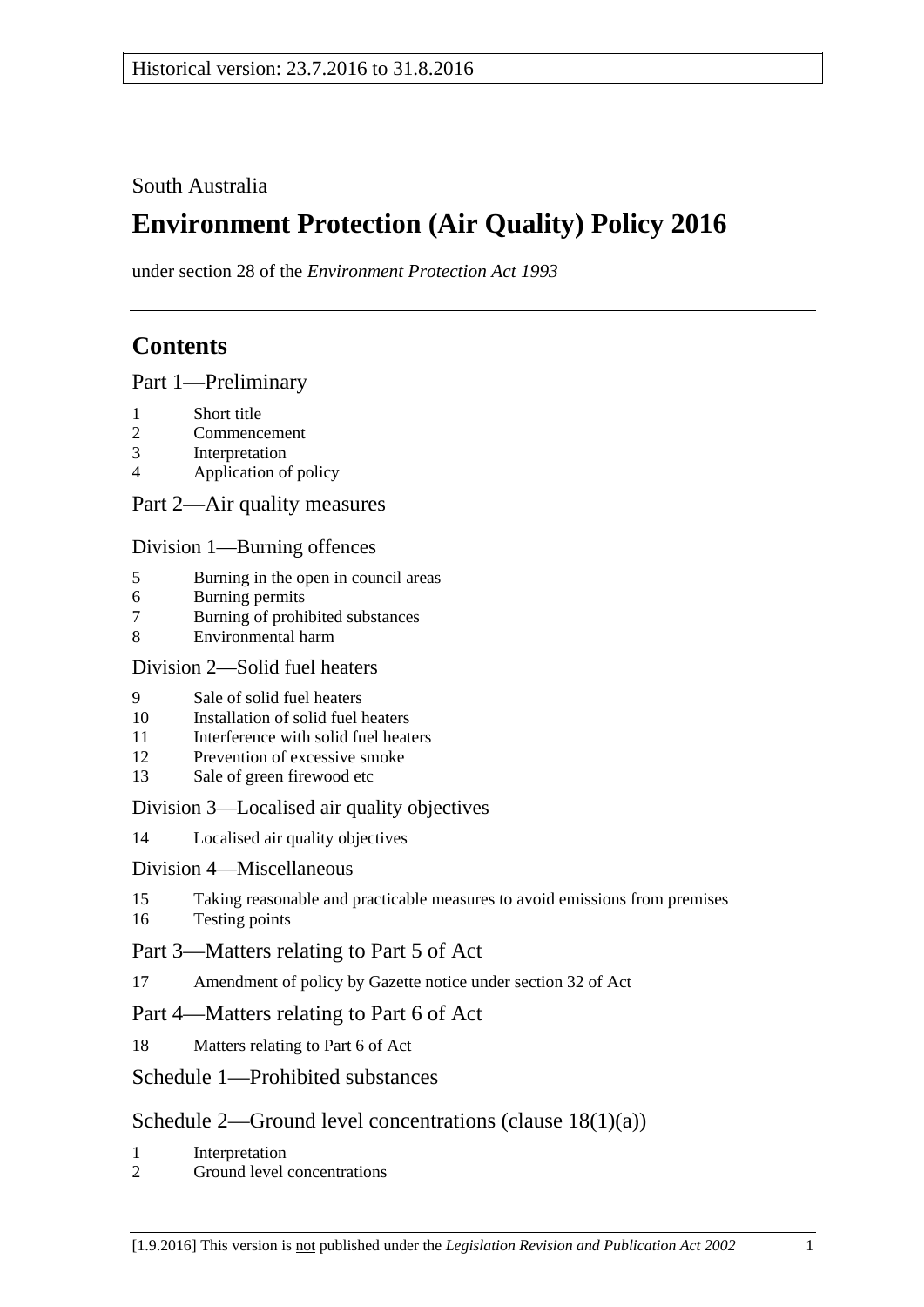**Environment Protection (Air Quality) Policy 2016—23.7.2016 to 31.8.2016 Contents** 

Schedule [3—Odour levels \(clause](#page-20-0) [18\(1\)\(b\)\)](#page-20-0)

Schedule [4—Stack emissions \(clause](#page-21-0) [18\(1\)\(c\)\)](#page-21-0)

Schedule [5—Revocations and transitional provisions](#page-22-0)

Part 1—Revocation of environment protection policies

1 [Revocation of environment protection policies](#page-22-1)

#### Part 2—Transitional provisions

2 [Policy not to apply for 2 years in relation to existing prescribed activities of environmental](#page-23-0)  [significance](#page-23-0)

[Legislative history](#page-24-0)

# <span id="page-1-0"></span>**Part 1—Preliminary**

#### <span id="page-1-1"></span>**1—Short title**

This policy may be cited as the *[Environment Protection \(Air Quality\) Policy](http://www.legislation.sa.gov.au/index.aspx?action=legref&type=subordleg&legtitle=Environment%20Protection%20(Air%20Quality)%20Policy%202016) 2016*.

#### <span id="page-1-2"></span>**2—Commencement**

This policy will come into operation on a day to be fixed by the Governor by notice in the Gazette.

#### <span id="page-1-3"></span>**3—Interpretation**

(1) In this policy, unless the contrary intention appears—

*Act* means the *[Environment Protection Act](http://www.legislation.sa.gov.au/index.aspx?action=legref&type=act&legtitle=Environment%20Protection%20Act%201993) 1993*;

*agriculture* includes horticulture;

*agriculture waste* means waste produced in the course of agriculture and includes dead stock, diseased crops, crop stubble or other crop waste and waste resulting from the clearing of land for farming;

*AS/NZS 1080.1:2012* means AS/NZS 1080.1:2012 *Timber - Methods of test Method 1:Moisture Content* published jointly by Standards Australia and Standards New Zealand, as in force at the commencement of this policy;

*AS/NZS 2918:2001* means AS/NZS 2918:2001 *Domestic solid fuel burning appliances - Installation* published jointly by Standards Australia and Standards New Zealand, as in force at the commencement of this policy;

*AS/NZS 4012:2014* means AS/NZS 4012:2014 *Domestic solid fuel burning appliances - Method for determination of power output and efficiency* published jointly by Standards Australia and Standards New Zealand, as in force at the commencement of this policy;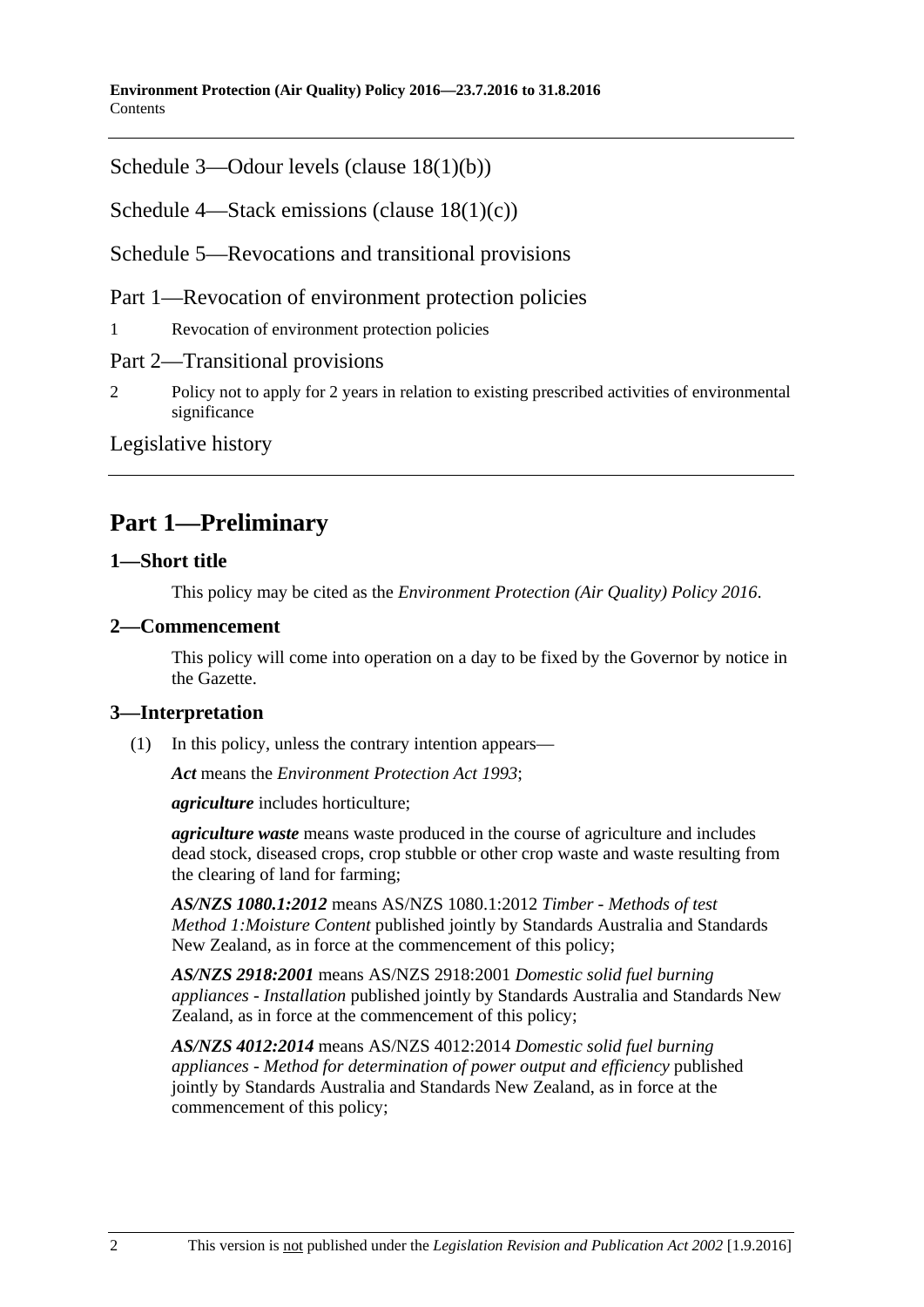*AS/NZS 4013:2014* means AS/NZS 4013:2014 *Domestic solid fuel burning appliances - Method for determination of flue gas emissions* published jointly by Standards Australia and Standards New Zealand, as in force at the commencement of this policy;

*boiler* means a vessel in which water is heated for any purpose by any combustible materials with a total heat release of 100 or more megajoules per hour;

*certificate of compliance*, in relation to a solid fuel heater, means a certificate issued or approved by the Authority certifying that solid fuel heaters of the same model as that heater comply with AS/NZS 4012:2014 and AS/NZS 4013:2014 (or an overseas standard approved by the Authority as being equivalent to, or more stringent than such a standard);

*cubic metre* or *m <sup>3</sup>* means that volume of dry gas which occupies a cubic metre at a temperature of 0° Celsius and at an absolute pressure equivalent to 101.3 kilopascals (1 atmosphere);

*domestic incinerator* means an incinerator that is situated on residential premises for burning waste from the premises;

*emit a pollutant to air*—see [subclause](#page-3-1) (2);

*fire danger season* has the same meaning as in the *[Fire and Emergency Services](http://www.legislation.sa.gov.au/index.aspx?action=legref&type=act&legtitle=Fire%20and%20Emergency%20Services%20Act%202005)  Act [2005](http://www.legislation.sa.gov.au/index.aspx?action=legref&type=act&legtitle=Fire%20and%20Emergency%20Services%20Act%202005)*;

*mandatory measures*, in relation to a provision of this policy or a code, standard or other document, means measures that are expressed in the provision, code, standard or document as mandatory rather than as recommendations;

*mandatory provision*—see [subclause](#page-3-2) (5);

*occupier*, of land, includes a person with responsibility for the care, control or management of the land;

*overseas standard* means a standard from an overseas jurisdiction;

*particles as PM2.5* means particulate matter with an equivalent aerodynamic diameter of 2.5 micrometres or less;

*particles as PM10* means particulate matter with an equivalent aerodynamic diameter of 10 micrometres or less;

*ppm* means parts per million by volume;

*prescribed Act*—each of the following is a prescribed Act:

- (a) *[Botanic Gardens and State Herbarium Act](http://www.legislation.sa.gov.au/index.aspx?action=legref&type=act&legtitle=Botanic%20Gardens%20and%20State%20Herbarium%20Act%201978) 1978*;
- (b) *[Crown Land Management Act](http://www.legislation.sa.gov.au/index.aspx?action=legref&type=act&legtitle=Crown%20Land%20Management%20Act%202009) 2009*;
- (c) *[Forestry Act](http://www.legislation.sa.gov.au/index.aspx?action=legref&type=act&legtitle=Forestry%20Act%201950) 1950*;
- (d) *[National Parks and Wildlife Act](http://www.legislation.sa.gov.au/index.aspx?action=legref&type=act&legtitle=National%20Parks%20and%20Wildlife%20Act%201972) 1972*;
- (e) *[Wilderness Protection Act](http://www.legislation.sa.gov.au/index.aspx?action=legref&type=act&legtitle=Wilderness%20Protection%20Act%201992) 1992*;

#### *prohibited substance*—see [clause](#page-7-4) 7(1);

*recommended measures*, in relation to a provision of this policy or a code, standard or other document means measures that are expressed in the provision, code, standard or document as recommendations rather than as mandatory;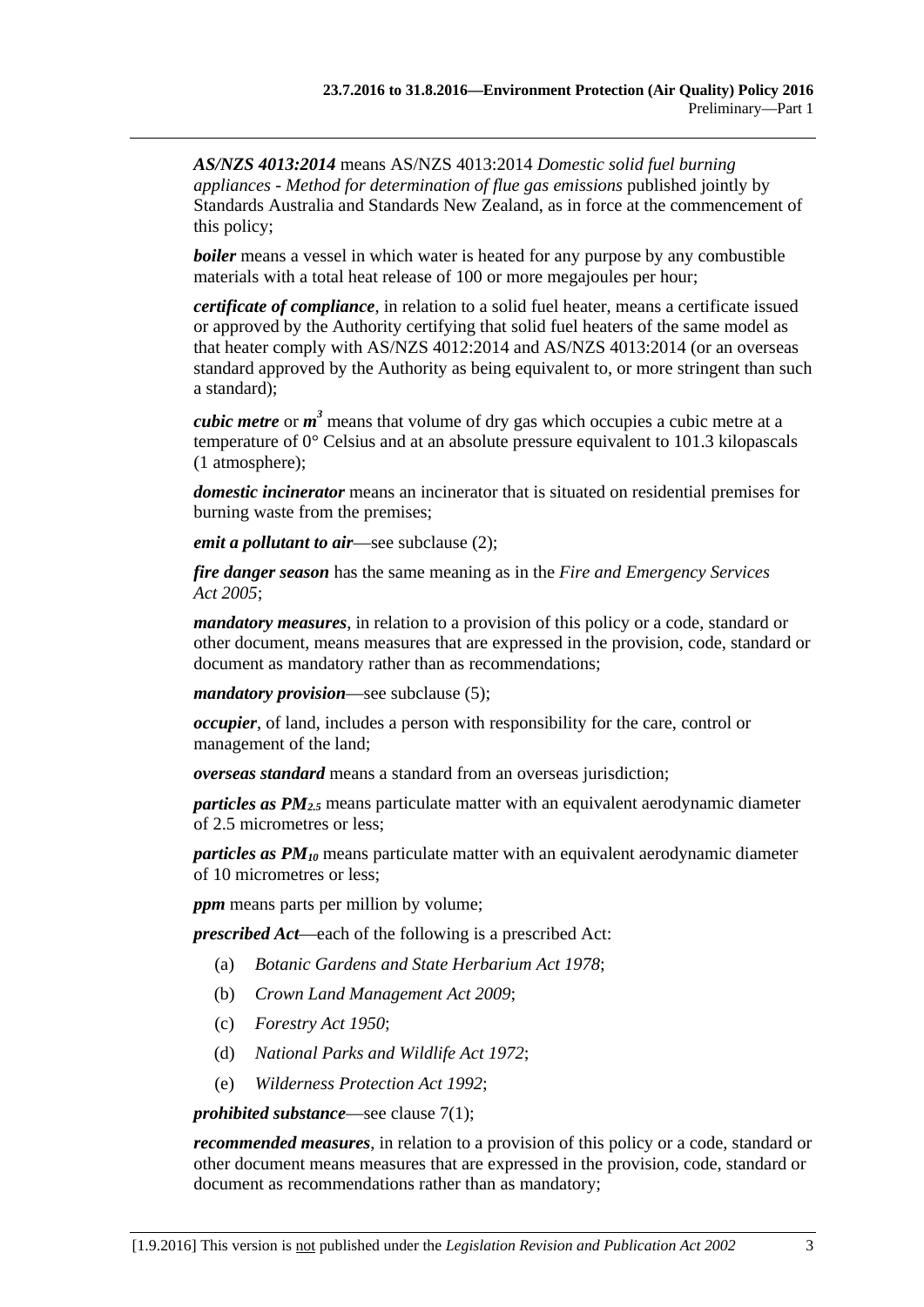*solid fuel heater* means any solid fuel burning appliance that is designed, manufactured or adapted for use in domestic premises (whether or not it is actually used in such premises);

*stack*, in relation to premises, means an outlet intended for the emission to air of pollutants produced on the premises, and includes a chimney, flue or vent;

*tyre waste* means waste comprised of tyres or tyre pieces.

- <span id="page-3-1"></span>(2) For the purposes of this policy, a person emits a pollutant to air if the person causes or allows the pollutant to be emitted into the air or fails to prevent it from entering or escaping into the air.
- (3) A reference in this policy to the burning of matter in the open includes a reference to the burning of matter in a domestic incinerator.
- (4) For the purposes of this policy, a fire will be regarded as burning in the open despite the fact that it is burning in connection with the operation of any fuel-burning equipment, or within a container of some kind, if the equipment or container does not have a stack for the emission of pollutants to the air.
- <span id="page-3-2"></span>(5) In this policy, the expression *mandatory provision* followed by a statement as to the category of offence is to be taken to signify that contravention of the provision at the foot of which the expression appears is, for the purposes of Part 5 of the Act, an offence of the category so stated.

**Note—**

Unless the contrary intention appears, terms used in this policy that are defined in the Act have the respective meanings assigned to those terms by the Act.

#### <span id="page-3-0"></span>**4—Application of policy**

- (1) This policy does not apply in relation to—
	- (a) the destruction of property pursuant to a direction of the Commissioner of Police under section 52E of the *[Controlled Substances Act](http://www.legislation.sa.gov.au/index.aspx?action=legref&type=act&legtitle=Controlled%20Substances%20Act%201984) 1984*; or
	- (b) an activity undertaken in the course of, or in connection with, fire-fighting, or the training of firefighters or fire investigators, by or on behalf of—
		- (i) the South Australian Metropolitan Fire Service; or
		- (ii) the South Australian Country Fire Service; or
		- (iii) the South Australian State Emergency Service; or
		- (iv) the South Australian Fire and Emergency Services Commission; or
	- (c) the disposal, in accordance with an environmental authorisation, of gaseous waste produced in the course of a prescribed activity of environmental significance; or
	- (d) burning undertaken in accordance with a permit or other authority issued under the *[Fire and Emergency Services Act](http://www.legislation.sa.gov.au/index.aspx?action=legref&type=act&legtitle=Fire%20and%20Emergency%20Services%20Act%202005) 2005* or as otherwise authorised by or under that Act; or
	- (e) burning for the purposes of fuel load reduction or other fire prevention or control purposes as required or authorised by or under the *[Fire and](http://www.legislation.sa.gov.au/index.aspx?action=legref&type=act&legtitle=Fire%20and%20Emergency%20Services%20Act%202005)  [Emergency Services Act](http://www.legislation.sa.gov.au/index.aspx?action=legref&type=act&legtitle=Fire%20and%20Emergency%20Services%20Act%202005) 2005*; or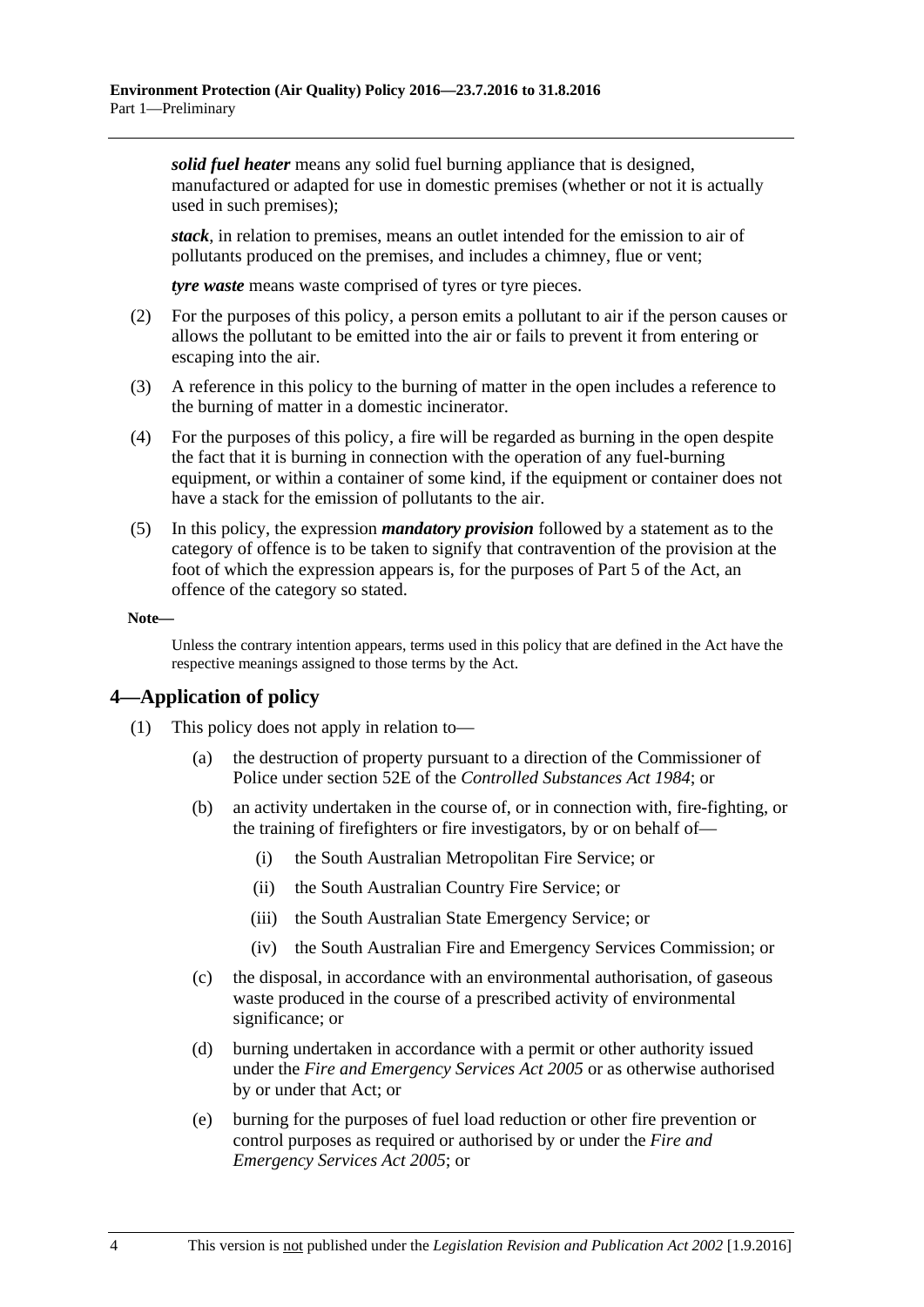- (f) burning for the purposes of native vegetation clearance as required or authorised by or under the *[Native Vegetation Act](http://www.legislation.sa.gov.au/index.aspx?action=legref&type=act&legtitle=Native%20Vegetation%20Act%201991) 1991*; or
- (g) burning as required or authorised by or under a prescribed Act.
- (2) Nothing in this policy affects the operation of an authority or exemption given by or under any Act or law (other than the *[Environment Protection Act](http://www.legislation.sa.gov.au/index.aspx?action=legref&type=act&legtitle=Environment%20Protection%20Act%201993) 1993*) and in force immediately before the commencement of this policy.
- (3) In this clause—

*firefighter* has the same meaning as in the *[Fire and Emergency Services Act](http://www.legislation.sa.gov.au/index.aspx?action=legref&type=act&legtitle=Fire%20and%20Emergency%20Services%20Act%202005) 2005*;

*fire-fighting* has the same meaning as in the *[Fire and Emergency Services Act](http://www.legislation.sa.gov.au/index.aspx?action=legref&type=act&legtitle=Fire%20and%20Emergency%20Services%20Act%202005) 2005*.

## <span id="page-4-0"></span>**Part 2—Air quality measures**

## <span id="page-4-1"></span>**Division 1—Burning offences**

### <span id="page-4-3"></span><span id="page-4-2"></span>**5—Burning in the open in council areas**

(1) A person must not cause or permit the burning of matter by fire in the open on any land within a council area.

Mandatory provision: Category B offence.

- <span id="page-4-5"></span><span id="page-4-4"></span>(2) However—
	- (a) [subclause](#page-4-3) (1) does not prevent a person from carrying out the following burning activities within a metropolitan council area or within a township in a non-metropolitan council area:
		- (i) lighting or maintaining a fire using charcoal, dry wood or other dry plant material for the purpose of preparing food or beverages;
		- (ii) burning charcoal (but not wood or other plant material) in a brazier, chiminea or fire pit for domestic heating;
		- (iii) burning agriculture or forestry waste, burning off vegetation for fire prevention or control, or burning vegetation for any other purpose, outside a fire danger season, provided that—
			- (A) the burning activity is carried out in accordance with a burning permit issued under [clause](#page-6-0) 6; and
			- (B) the person complies with any mandatory measures of a prescribed burning code of practice that apply in relation to the burning activity; and
			- (C) the person has regard to any recommended measures of a prescribed burning code of practice that apply in relation to the burning activity; and
	- (b) [subclause](#page-4-3) (1) does not prevent a person from carrying out the following burning activities within a non-metropolitan council area (other than a township):
		- (i) lighting or maintaining a fire in the open on land using charcoal, dry wood or other dry plant material—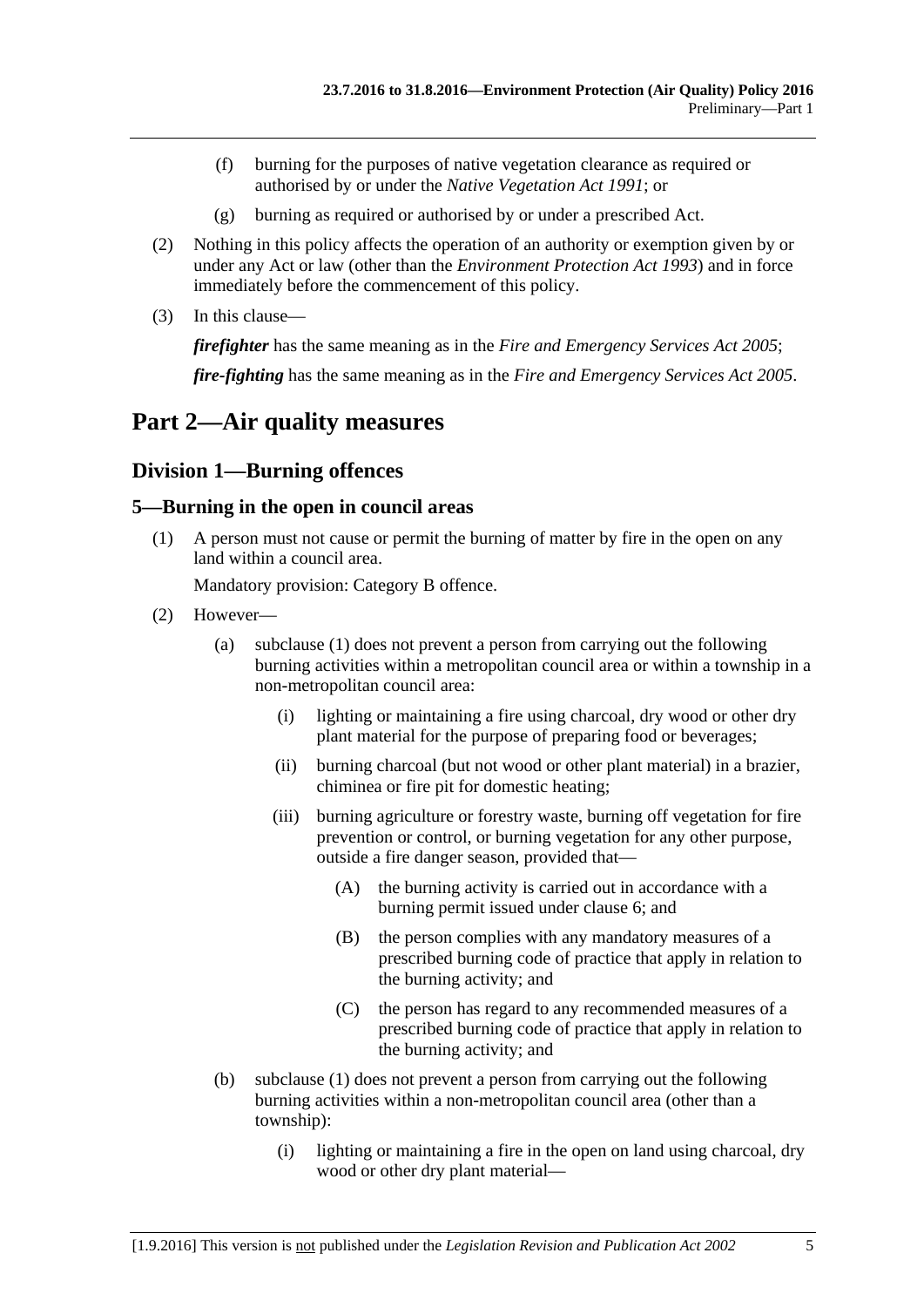- (A) for the purpose of preparing food or beverages; or
- (B) for a campfire or barbecue in the course of camping, scouting or a similar outdoor recreational activity;
- (ii) burning charcoal, dry wood or other dry plant material in a brazier, chiminea or fire pit for domestic heating;
- (iii) burning agriculture or forestry waste, burning off vegetation for fire prevention or control, or burning vegetation for any other purpose, outside a fire danger season, provided that—
	- (A) the burning activity takes place only on land owned or occupied by the person or on land with the consent or authority of the owner or occupier; and
	- (B) the person complies with any mandatory measures of a prescribed burning code of practice that apply in relation to the burning activity; and
	- (C) the person has regard to any recommended measures of a prescribed burning code of practice that apply in relation to the burning activity.
- (3) For the purposes of [subclause](#page-4-4)  $(2)(a)(i)$  and  $(b)(i)$ , a fire will not be taken to be for the purpose of preparing food or beverages unless the fire is of a size, and has been built in a way, that reasonably corresponds to that purpose.
- (4) This clause—
	- (a) applies subject to any ban, prohibition, restriction or other requirement under the *[Fire and Emergency Services Act](http://www.legislation.sa.gov.au/index.aspx?action=legref&type=act&legtitle=Fire%20and%20Emergency%20Services%20Act%202005) 2005*, the *[Native Vegetation Act](http://www.legislation.sa.gov.au/index.aspx?action=legref&type=act&legtitle=Native%20Vegetation%20Act%201991) 1991* or a prescribed Act; and
	- (b) does not apply in relation to the burning of a prohibited substance.
- (5) In this clause—

*metropolitan Adelaide* has the same meaning as in the *[Development Act](http://www.legislation.sa.gov.au/index.aspx?action=legref&type=act&legtitle=Development%20Act%201993) 1993*;

*metropolitan council area* means a council area within metropolitan Adelaide;

*non-metropolitan council area* means a council area outside of metropolitan Adelaide;

*plant material* includes paper, cardboard and garden prunings;

*prescribed burning code of practice* means—

- (a) the *Broadacre Burning Code of Practice April 2015* prepared by the South Australian Country Fire Service; or
- (b) the *Vegetation Rubbish Pile Burning Code of Practice April 2015* prepared by the South Australian Country Fire Service;

*township* has the same meaning as in the *[Local Government Act](http://www.legislation.sa.gov.au/index.aspx?action=legref&type=act&legtitle=Local%20Government%20Act%201999) 1999*.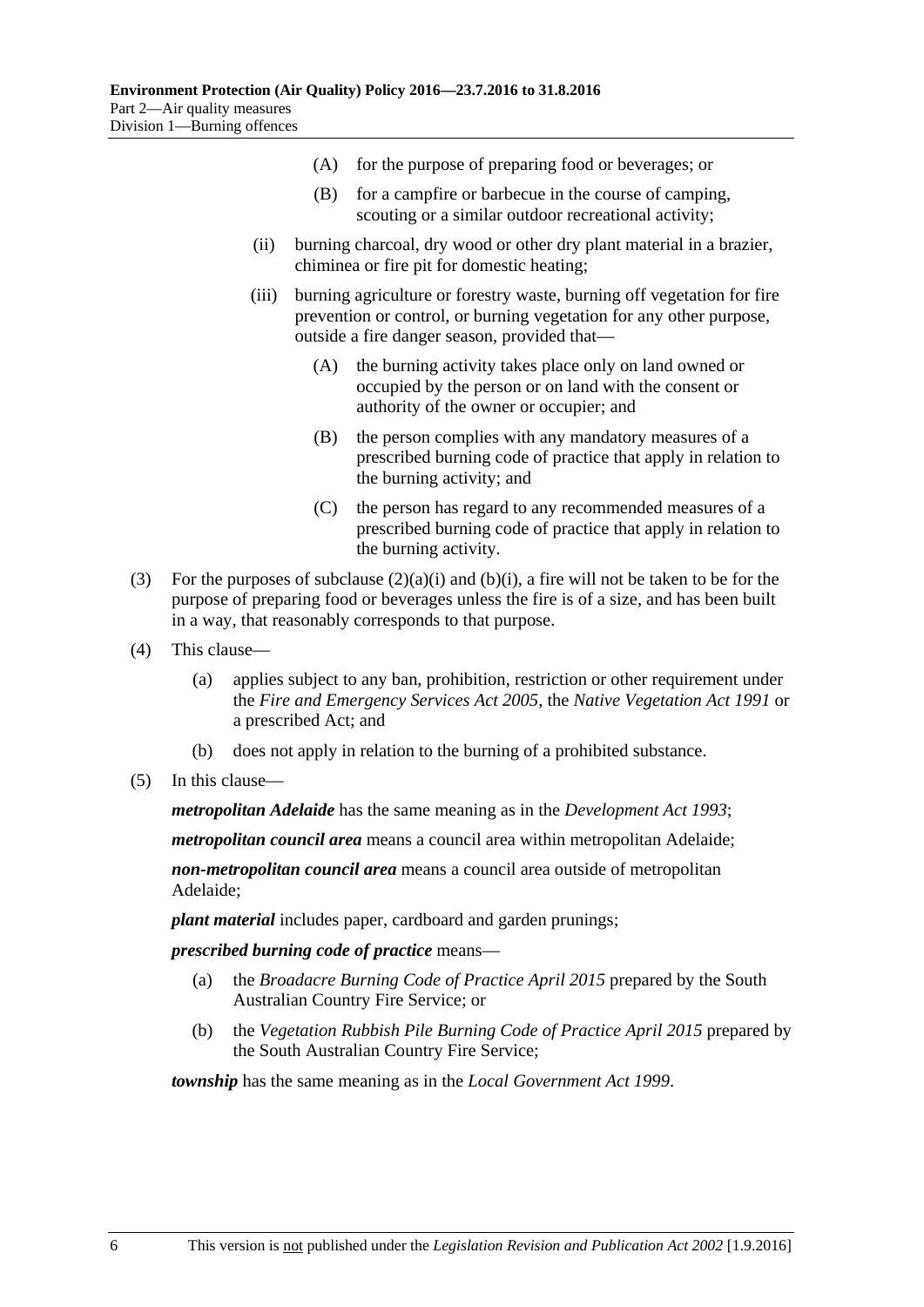### <span id="page-6-0"></span>**6—Burning permits**

- (1) The Authority or relevant council delegate may issue a permit (a *burning permit*) authorising a person or class of persons to carry out any 1 or more of the following burning activities outside of a fire danger season:
	- (a) burning agriculture or forestry waste; or
	- (b) burning off vegetation for fire prevention or control; or
	- (c) burning vegetation for any other purpose.
- (2) An application for a burning permit must be made in writing in a manner and form determined by the Authority or relevant council delegate.
- <span id="page-6-1"></span>(3) A burning permit—
	- (a) is issued—
		- (i) by notice in writing to the person to whom the permit applies; or
		- (ii) by notice published on the relevant council's website and in a newspaper circulating within the council area; and
	- (b) must specify the conditions to which the permit is subject, which may include—
		- (i) a condition requiring the burning activity to take place only during specified times or periods, under specified circumstances or in a specified manner; or
		- (ii) a condition permitting only specified matter or a specified class of matter to be burned; or
		- (iii) any other condition considered necessary or desirable to control or minimise air pollution from the burning activity; and
	- (c) cannot authorise a person to carry out a burning activity on land if the person is not the owner or occupier of the land or does not have the consent or authority of the owner or occupier; and
	- (d) cannot authorise the burning of a prohibited substance; and
	- (e) comes into operation on the day on which it is issued or such later date as may be specified in the permit; and
	- (f) remains in force according to its terms for a period specified in the permit or until revoked; and
	- (g) may be varied or revoked at any time by further notice given in the same manner as for its issuing (under [paragraph](#page-6-1) (a)).
- (4) An application for a burning permit may be refused on the grounds that the applicant is not a suitable person to be issued with such a permit.
- (5) The fact that the holder of a burning permit has complied with the conditions of the permit does not of itself—
	- (a) relieve the holder from liability for any loss, damage or harm caused by a fire lit under the authority of the permit; or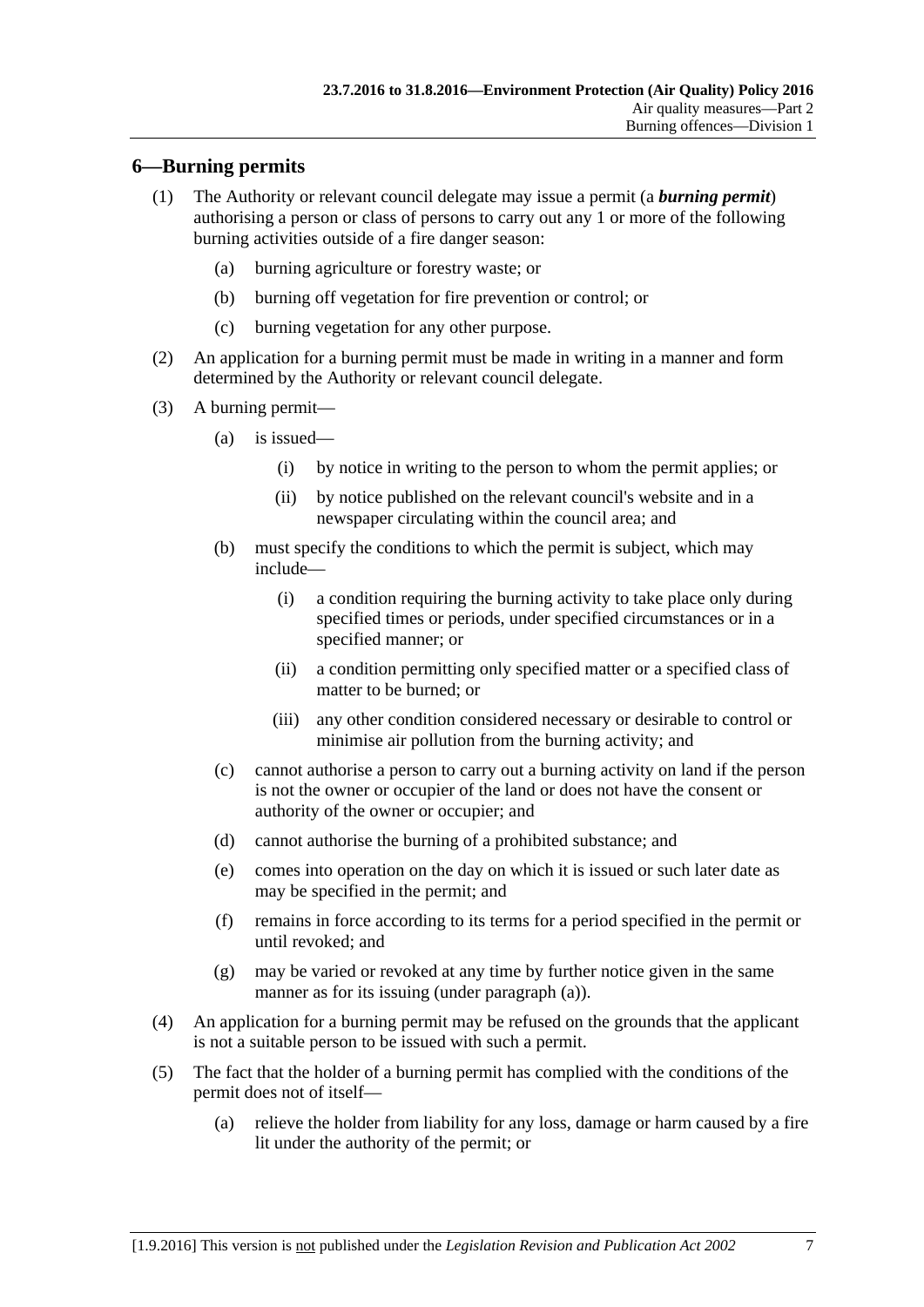- (b) prevent proceedings for enforcement of the general environmental duty under section 25 of the Act, or for any offence under the Act, in relation to the burning activity.
- (6) In this clause—

*relevant council delegate*, for a burning permit authorising a burning activity within a council area, means—

- (a) if the council for the area is an administering agency—
	- (i) that administering agency; or
	- (ii) any person or body (as contemplated under section 18C of the Act) to which that administering agency's functions under this clause have been delegated; or
- (b) any council, officer of the council or other person or body (as contemplated under section 115 of the Act) to which the Authority's powers or functions under this clause have been delegated.

## <span id="page-7-4"></span><span id="page-7-0"></span>**7—Burning of prohibited substances**

(1) A person must not cause or permit the burning of a substance listed in [Schedule](#page-13-0) 1 (a *prohibited substance*) by fire, whether inside a building or in the open.

Mandatory provision: Category B offence.

(2) [Subclause](#page-7-4) (1) does not apply in relation to the burning of a prohibited substance by fire in accordance with an environmental authorisation.

#### <span id="page-7-1"></span>**8—Environmental harm**

For the purposes of section  $5(1)(b)$  of the Act, the emission to the environment of ash or other residual matter caused by burning a prohibited substance by fire in contravention of [clause](#page-7-0) 7 is declared to constitute environmental harm.

## <span id="page-7-2"></span>**Division 2—Solid fuel heaters**

#### <span id="page-7-5"></span><span id="page-7-3"></span>**9—Sale of solid fuel heaters**

- <span id="page-7-6"></span>(1) A person must not sell a solid fuel heater unless—
	- (a) the heater is marked as being compliant with AS/NZS 4012:2014 and AS/NZS 4013:2014; and
	- (b) a certificate of compliance exists in relation to the heater; and
	- (c) in the case of the sale to a person whose business includes the wholesale or retail sale of heaters, a copy of the certificate has been given to the purchaser.

Mandatory provision: Category B offence.

- (2) If the Authority is satisfied that an overseas standard applies to the solid fuel heater and contains measures that are equivalent to, or more stringent than, a standard referred to in [subclause](#page-7-5) (1), the Authority may determine that this clause applies as if a reference to that standard so referred to were a reference to the overseas standard.
- (3) This clause does not apply in relation to a solid fuel heater that is a fixture in premises that are being sold.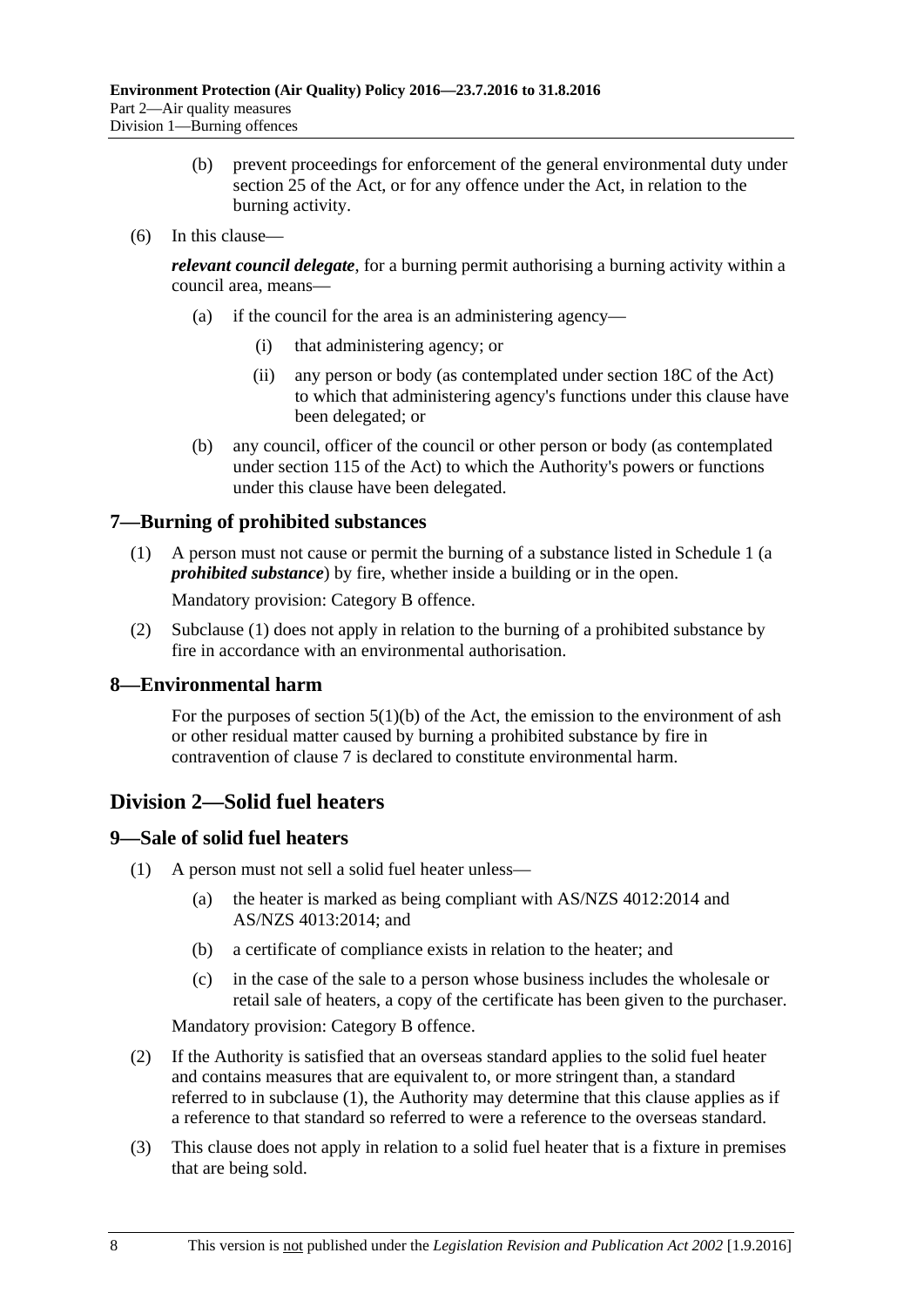#### <span id="page-8-0"></span>**10—Installation of solid fuel heaters**

(1) A person must not install a solid fuel heater unless the heater is marked as being compliant with AS/NZS 4012:2014 and AS/NZS 4013:2014.

Mandatory provision: Category B offence.

(2) A person must, when installing a solid fuel heater, comply with any mandatory measures of AS/NZS 2918:2001, AS/NZS 4012:2014 and AS/NZS 4013:2014 that apply in relation to the installation of solid fuel heaters of that kind.

Mandatory provision: Category B offence.

- (3) A person must, when installing a solid fuel heater, have regard to any recommended measures of AS/NZS 2918:2001, AS/NZS 4012:2014 and AS/NZS 4013:2014 that apply in relation to the installation of solid fuel heaters of that kind.
- (4) If the Authority is satisfied that an overseas standard applies to the solid fuel heater and contains measures that are equivalent to, or more stringent than, a standard referred to in a preceding provision in this clause, the Authority may determine that the provision applies as if a reference to that standard so referred to were a reference to the overseas standard.

## <span id="page-8-1"></span>**11—Interference with solid fuel heaters**

- (1) A person must not—
	- (a) alter, or cause or permit the alteration of, the structure, exhaust system or air inlet of a solid fuel heater in relation to which a certificate of compliance exists; or
	- (b) mark a heater, or cause or permit a heater to be marked, as being compliant with the solid fuel heater standards referred to in clause  $9(1)(a)$  if the heater is not of a model that is the subject of a certificate of compliance to that effect.

Mandatory provision: Category B offence.

(2) Nothing in this clause prevents a person from carrying out genuine repair work on a heater.

## <span id="page-8-3"></span><span id="page-8-2"></span>**12—Prevention of excessive smoke**

- (1) The owner or occupier of premises at which a solid fuel heater is used must not cause or permit excessive smoke to be emitted to the air from the heater. Mandatory provision: Category B offence.
- (2) Without limiting the circumstances in which smoke may be taken to be excessive for the purposes of [subclause](#page-8-3) (1), smoke emitted to the air from a solid fuel heater will be taken to be excessive if a visible plume of smoke extends into the air from the flue or chimney of the heater for a continuous period of not less than 10 minutes, including a period of not less than 30 seconds when the plume extends into the air at least 10 metres from the point at which the smoke is emitted from the flue or chimney.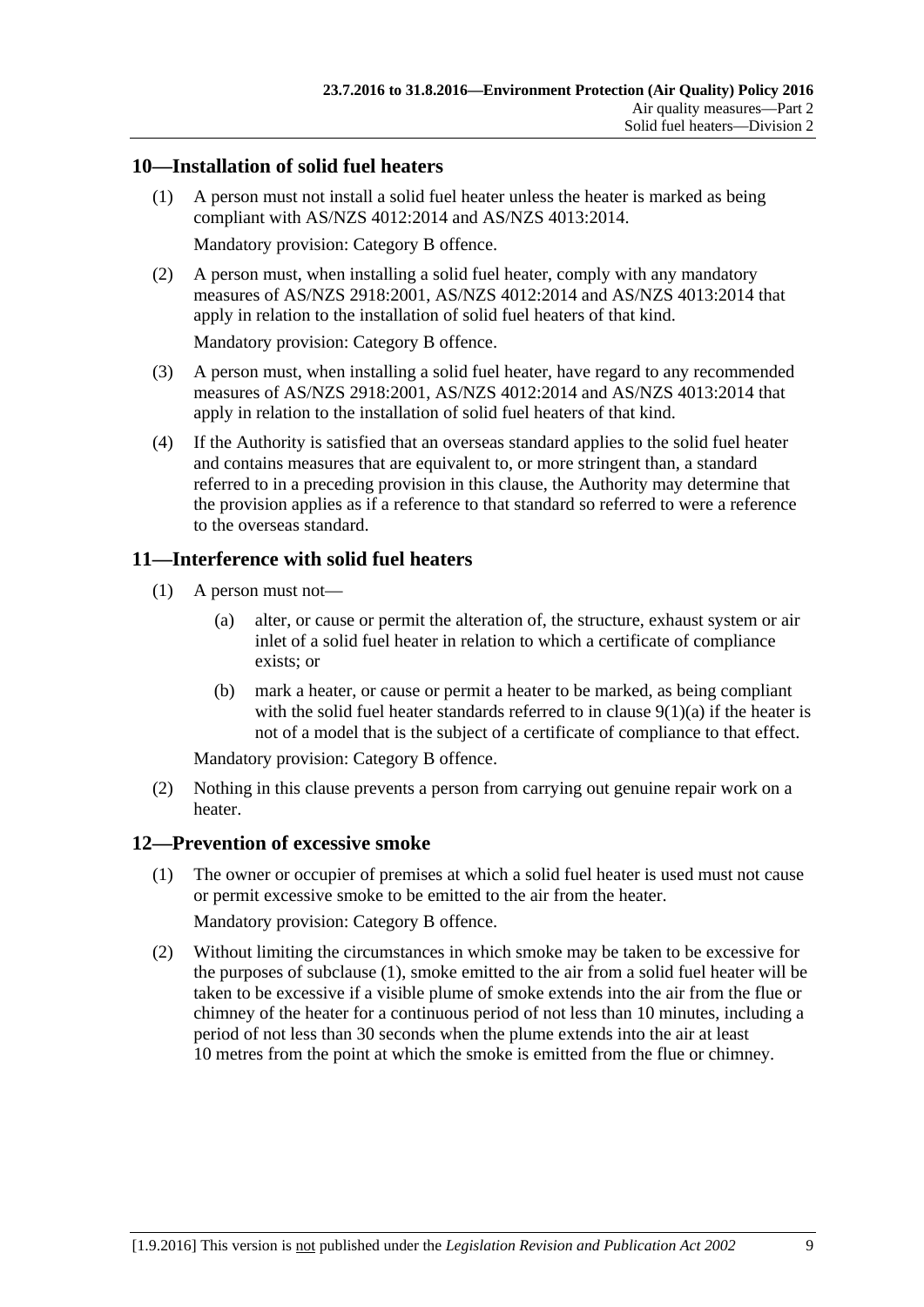#### <span id="page-9-4"></span><span id="page-9-0"></span>**13—Sale of green firewood etc**

(1) Subject to [subclause](#page-9-3) (2), a person must not cause or permit the sale of firewood or other solid fuel for use in a solid fuel heater if the moisture content of the firewood or other solid fuel exceeds 25% dry weight (when measured in accordance with AS/NZS 1080.1:2012).

Mandatory provision: Category B offence.

- <span id="page-9-3"></span>(2) [Subclause](#page-9-4) (1) does not apply to the sale of firewood or other solid fuel to a wholesaler or retailer of firewood or solid fuel.
- <span id="page-9-5"></span>(3) If a retailer stores firewood or other solid fuel with a moisture content exceeding 25% dry weight (when measured in accordance with AS/NZS 1080.1:2012) on retail premises, the firewood or other solid fuel must be kept in a separate area that is clearly marked by a sign stating that the firewood or other solid fuel in that area is not available for retail sale.

Mandatory provision: Category B offence.

- (4) A retailer commits an offence against [subclause](#page-9-4) (1) or [\(3\)](#page-9-5) if a selection of 10 or more pieces of the wood or other solid fuel available for retail sale on the retailer's premises exceeds 25% dry weight (when measured in accordance with AS/NZS 1080.1:2012).
- (5) In this clause—

*retail premises*, in relation to firewood or other solid fuel, includes any place or vehicle occupied by the retailer for the purpose of selling the firewood or solid fuel.

## <span id="page-9-1"></span>**Division 3—Localised air quality objectives**

#### <span id="page-9-6"></span><span id="page-9-2"></span>**14—Localised air quality objectives**

- (1) The Authority may, by amendment of this policy under [clause](#page-11-1) 17, declare that localised air quality objectives apply within a designated area of the State.
- (2) A declaration under [subclause](#page-9-6) (1)—
	- (a) must specify—
		- (i) the designated area, by map or description (or both); and
		- (ii) the air quality objectives sought to be achieved by the declaration; and
		- (iii) the class of persons to which the declaration applies; and
	- (b) may specify—
		- (i) measures for achieving the air quality objectives, including—
			- (A) mandatory or recommended measures regarding emission concentrations for particular pollutants; and
			- (B) any other mandatory or recommended measures; or
		- (ii) the testing, monitoring or modelling methodology to be used in determining compliance with the measures.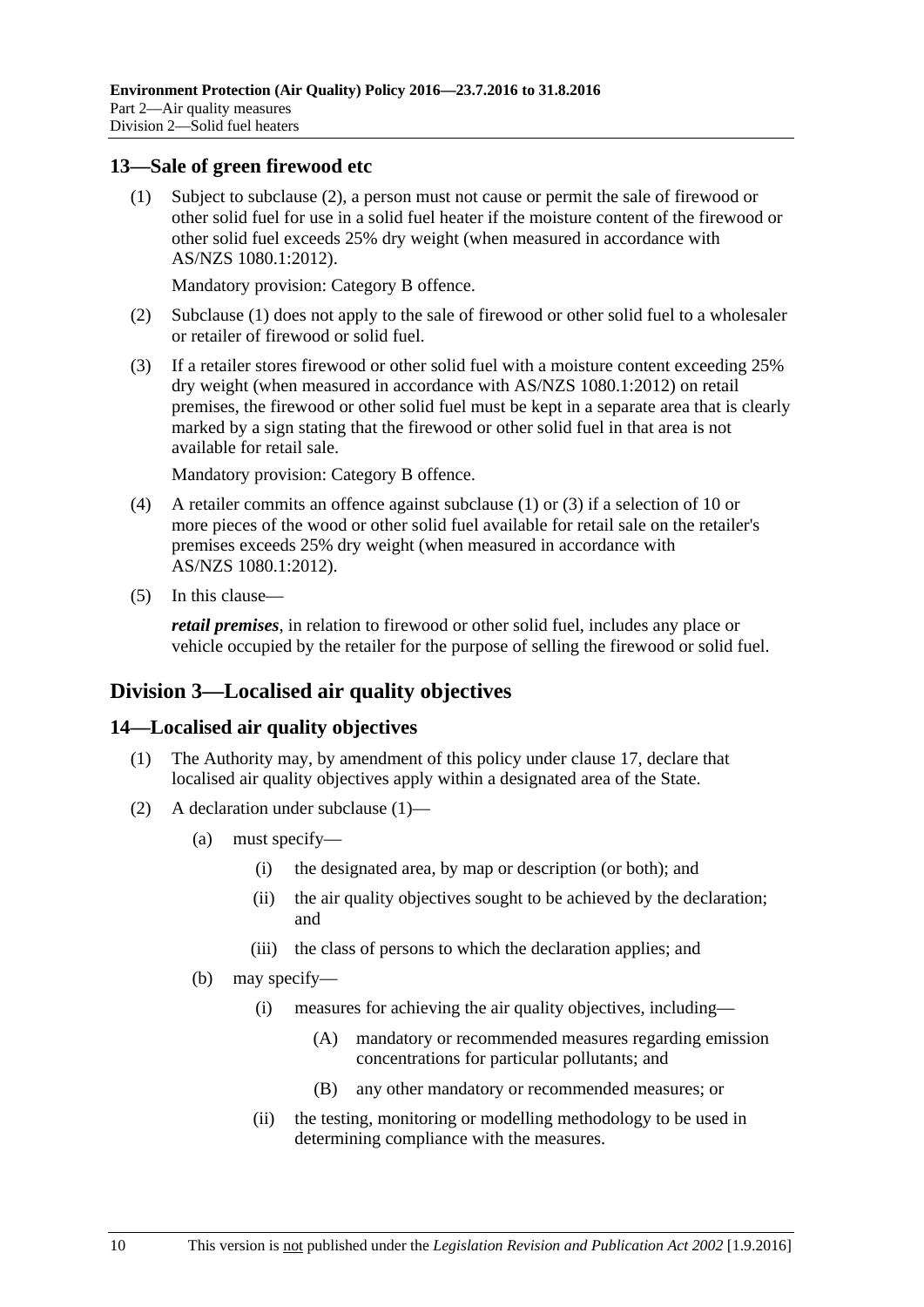(3) A person to whom a declaration under [subclause](#page-9-6) (1) applies must comply with any mandatory measures specified in the declaration.

Mandatory provision: Category B offence.

- (4) A person to whom a declaration under [subclause](#page-9-6) (1) applies must have regard to any recommended measures specified in the declaration.
- (5) If another provision of this policy is inconsistent with a declaration under [subclause](#page-9-6) (1), the former will not apply to the extent of the inconsistency.

## <span id="page-10-0"></span>**Division 4—Miscellaneous**

#### <span id="page-10-1"></span>**15—Taking reasonable and practicable measures to avoid emissions from premises**

- (1) The occupier of premises (other than domestic premises) must ensure that the emission of pollutants to air from the premises is not caused through any failure to take reasonable and practicable measures—
	- (a) to maintain fuel-burning equipment, control equipment or any other plant or equipment in an efficient condition; or
	- (b) to operate fuel-burning equipment, control equipment or any other plant or equipment in a proper and efficient manner; or
	- (c) to carry out maintenance of fuel-burning equipment, control equipment or any other plant or equipment in a proper and efficient manner; or
	- (d) to process, handle, move or store goods or materials in or on the premises in a proper and efficient manner.

Mandatory provision: Category B offence.

(2) In this clause—

*control equipment* means any device that controls, limits, measures, records or indicates air pollution;

*fuel-burning equipment* means any machine, engine, apparatus or structure in which, or in the operation of which, combustible material is burned, but does not include a motor vehicle.

#### <span id="page-10-3"></span><span id="page-10-2"></span>**16—Testing points**

- (1) The Authority or another administering agency may, by notice in writing to the occupier of premises (other than domestic premises) at which an activity is carried on that causes the emission of pollutants to the air, fix a suitable testing point at the premises to enable the Authority or another administering agency to evaluate the emissions from the premises.
- (2) An occupier to whom a notice has been given under [subclause](#page-10-3) (1) must ensure that the testing point is, at all times, in a suitable condition and available for testing on request by an authorised officer.

Mandatory provision: Category B offence.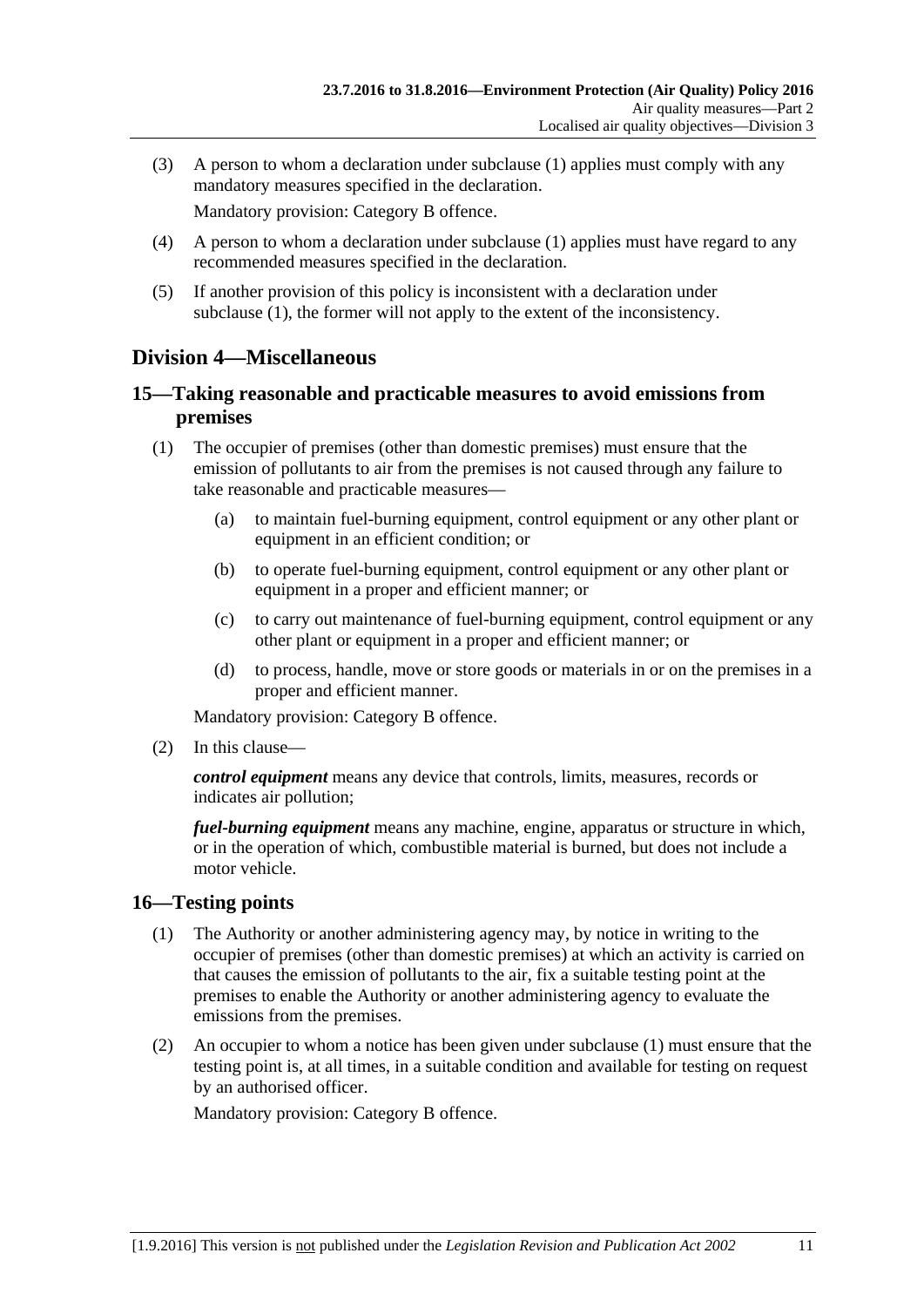# <span id="page-11-0"></span>**Part 3—Matters relating to Part 5 of Act**

#### <span id="page-11-1"></span>**17—Amendment of policy by Gazette notice under section 32 of Act**

- <span id="page-11-3"></span><span id="page-11-2"></span>(1) Pursuant to section  $32(1)(c)$  of the Act, this policy may be amended by the Minister, by notice in the Gazette—
	- (a) so as to modify the definition of *prescribed burning code of practice* for the purposes of [clause](#page-4-2) 5; or
	- (b) so as to modify the references to the moisture content of firewood or other solid fuel in [clause](#page-9-0) 13 from "25%" to a lower percentage; or
	- (c) so as to declare, for the purposes of [clause](#page-9-2) 14, that localised air quality objectives apply within a designated area of the State;
	- (d) so as to modify any Schedule in this policy (other than [Schedule](#page-22-0) 5); or
	- (e) as a consequence of—
		- (i) an amendment to the Act, the making, variation or revocation of regulations under the Act or the making, amendment or revocation of another environment protection policy; or
		- (ii) the amendment, revocation or substitution of another Act, or a code, standard, guidelines or other document, referred to in the policy; or
	- (f) so as to make any other amendments (including amendment of [Part](#page-1-0) 1) as a consequence of an amendment referred to in a preceding subparagraph.
- (2) An amendment is to be in the form of a textual amendment and, as such, a provision may be deleted from, substituted in or inserted into the policy and material may be deleted from, substituted in or inserted into a provision of the policy.
- (3) The Authority cannot make a recommendation to the Minister for an amendment referred to in this clause unless—
	- (a) the proposal has been reduced to writing, clearly setting out the purpose and likely impact of and reasons for the proposed amendment; and
	- (b) in addition, in the case of an amendment under [subclause](#page-11-2)  $(1)(b)$ or [\(c\)—](#page-11-3)consultation has been undertaken as follows:
		- (i) relevant organisations and industries and the community likely to be affected by the proposed amendment have been consulted;
		- (ii) the views expressed by those consulted have been considered by the Authority and communicated to the Minister.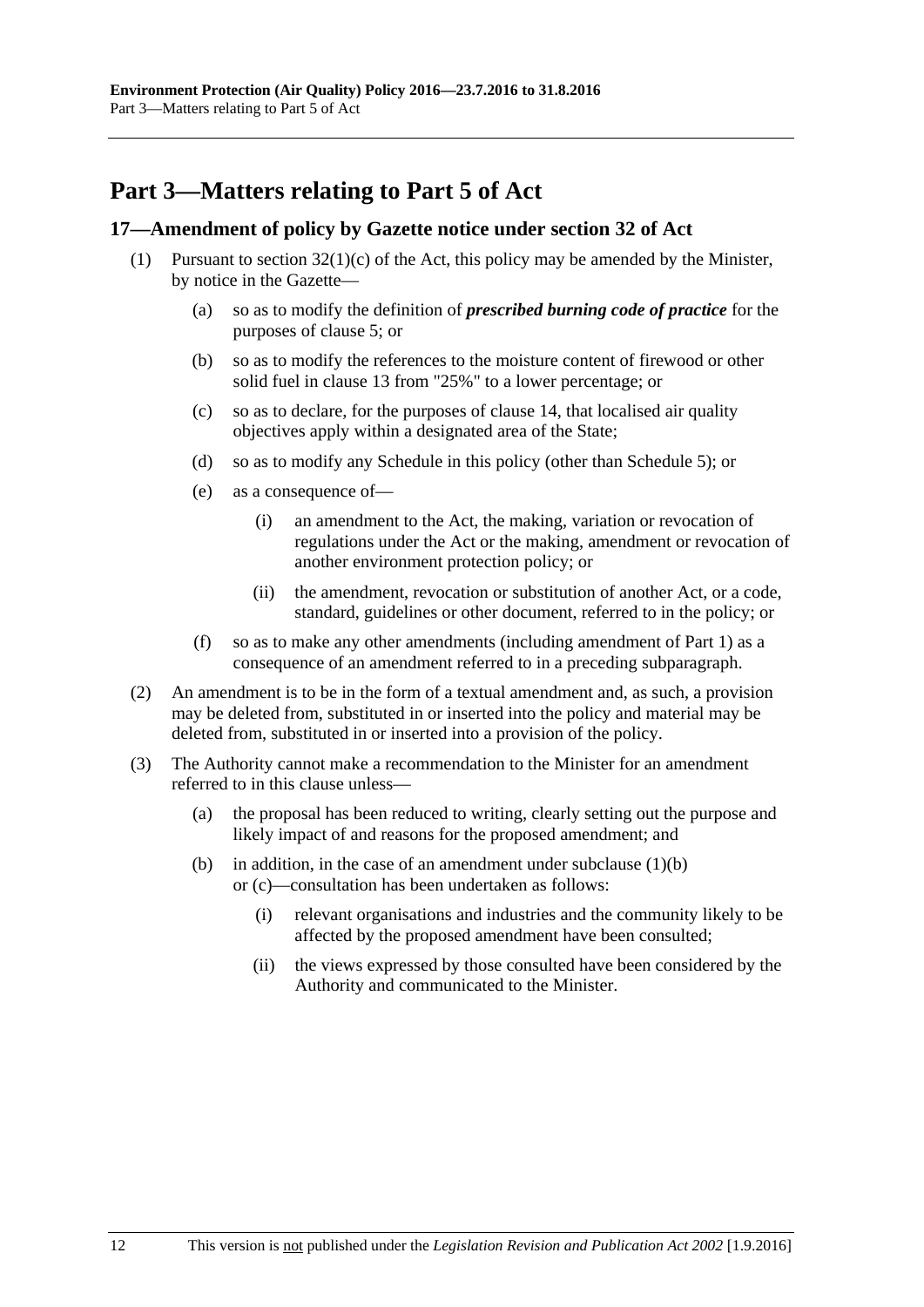# <span id="page-12-0"></span>**Part 4—Matters relating to Part 6 of Act**

#### <span id="page-12-1"></span>**18—Matters relating to Part 6 of Act**

- <span id="page-12-3"></span><span id="page-12-2"></span>(1) In determining any matters under Part 6 of the Act in relation to an activity (including a related development), the Authority must take into account the following matters (to the extent to which they are relevant):
	- (a) *ground level concentrations*—whether the activity has resulted, or may result, in the concentration of a pollutant specified in column 1 of the table in [Schedule](#page-13-3) 2 clause 2 exceeding the maximum concentrations specified in column 4 or 5 for that pollutant over the averaging time specified in column 3 for that pollutant (based on evaluations at ground level using a prescribed testing, assessment, monitoring or modelling methodology for the pollutant and activity);
	- (b) *odour levels*—whether the activity has resulted, or may result, in the number of odour units specified in column 2 of the table in [Schedule](#page-20-0) 3 being exceeded for the number of persons specified in column 1 over a 3 minute averaging time 99.9% of the time (based on evaluations at ground level using a prescribed testing, assessment, monitoring or modelling methodology for the pollutant and activity);
	- (c) *stack emissions*—if the Authority is satisfied that it is not reasonably practicable or feasible to make evaluations in relation to the activity under [paragraph](#page-12-2) (a) or [\(b\)—](#page-12-3)whether the activity (being an activity specified in column 2 of the table in [Schedule](#page-21-0) 4) has resulted, or may result, in the emission to air of a pollutant specified in column 1 of the table in [Schedule](#page-21-0) 4—
		- (i) at a level exceeding that specified for the pollutant in column 3; or
		- (ii) in contravention of a requirement (if any) specified for the pollutant in column 4,

<span id="page-12-4"></span>(based on evaluations at the stack using a prescribed testing, assessment, monitoring or modelling methodology for the pollutant and activity);

- (d) *evaluation distances*—whether the assessment requirements set out in the document entitled *Evaluation Distances for Effective Air Quality and Noise Management 2016* prepared by the Authority give rise to requirements for separation distances between the activity and other premises;
- (e) *localised air quality objectives*—any localised air quality objectives (within the meaning of [clause](#page-9-2) 14) that apply in relation to the activity;
- (f) *any other kind of air pollution*—whether the activity has resulted or may result in the pollution of the air in any other manner;
- (g) *requirements to be imposed on all relevant persons*—the requirements that should, in the event of an environmental authorisation being granted, be imposed on all relevant persons for the purposes of preventing or minimising the pollution of the air or its harmful effects.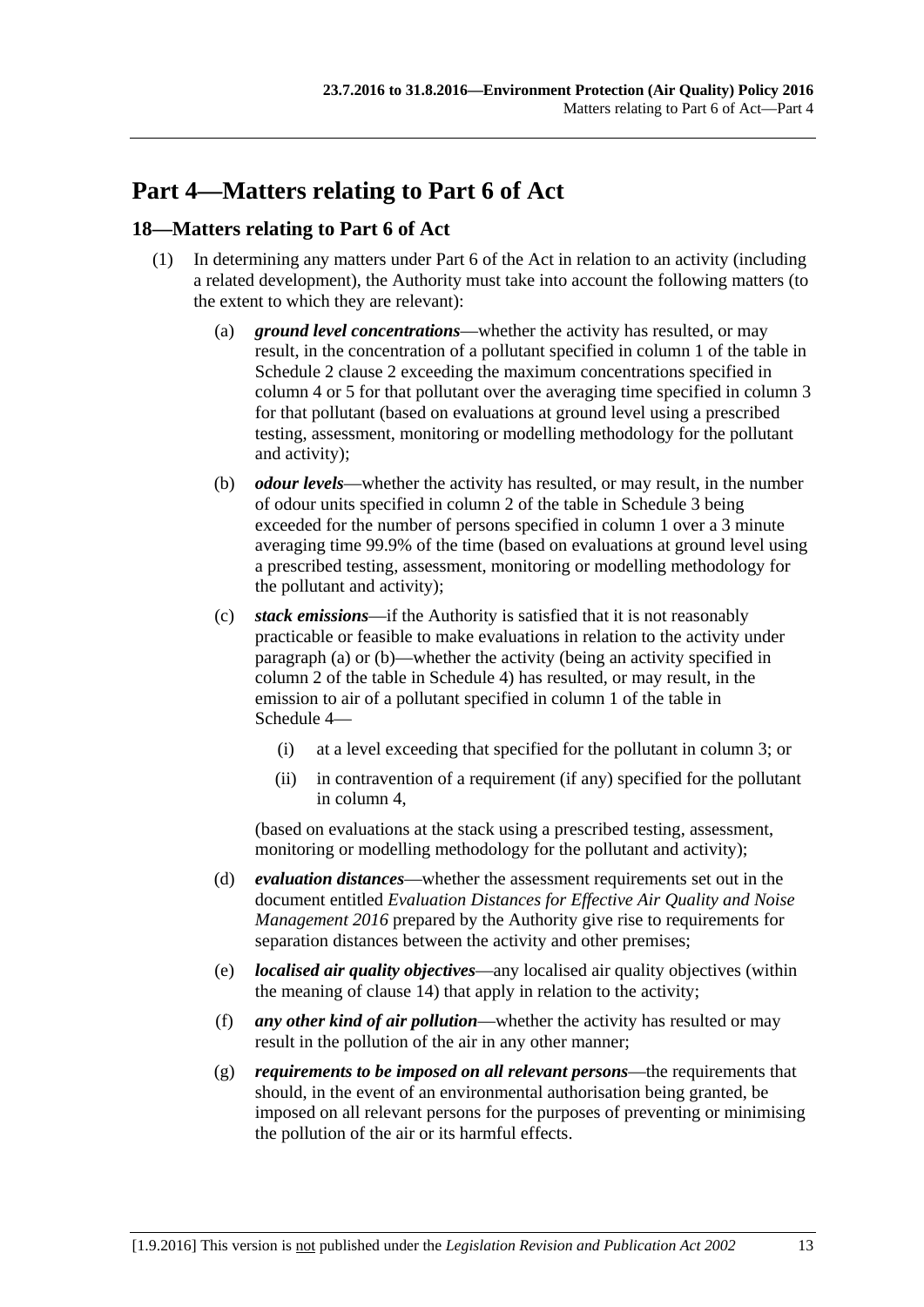(2) In this clause—

*prescribed testing, assessment, monitoring or modelling methodology*, for a pollutant or activity, means—

- (a) a testing, assessment, monitoring or modelling methodology set out for the pollutant or activity in—
	- (i) *Ambient Air Quality Assessment 2016* prepared by the Authority; or
	- (ii) *Emission Testing Methodology for Air Pollution 2012* prepared by the Authority; or
- (b) some other testing, assessment, monitoring or modelling methodology approved by the Authority for the pollutant or activity.

## <span id="page-13-0"></span>**Schedule 1—Prohibited substances**

A listed waste (ie waste of a kind specified in Schedule 1 Part B of the Act)

Copper chromium arsenate or other timber preservation chemicals

Plastics

Tyre waste

<span id="page-13-1"></span>A substance or material containing, or contaminated with, any substance listed above.

## **Schedule 2—Ground level concentrations (clause [18\(1\)\(a\)\)](#page-12-2)**

#### <span id="page-13-2"></span>**1—Interpretation**

(1) In this Schedule—

*IARC* means the International Agency for Research on Cancer;

*USEPA* means the United States Environmental Protection Agency.

(2) A reference to a classification specified in column 2 of the table in [clause](#page-13-3) 2 followed by "(IARC)" or "(USEPA)" is a reference to that classification as determined by IARC or USEPA (as the case may be).

#### <span id="page-13-3"></span>**2—Ground level concentrations**

| <b>Pollutant</b> | <b>Classification</b>      | Averaging<br>time | <b>Maximum</b><br>concentration<br>$(mg/m3$ unless<br>otherwise<br>specified) | <b>Maximum</b><br>concentration<br>(ppm) |
|------------------|----------------------------|-------------------|-------------------------------------------------------------------------------|------------------------------------------|
| Acetaldehyde     | Odour                      | 3 minutes         | 0.083                                                                         | 0.042                                    |
|                  | Toxicity                   | 3 minutes         | 6.44                                                                          | 3.2                                      |
| Acetic acid      | Odour                      | 3 minutes         | 0.55                                                                          | 0.20                                     |
|                  | Toxicity                   | 3 minutes         | 0.9                                                                           | 0.32                                     |
| Acetone          | Toxicity                   | 3 minutes         | 44                                                                            | 16.7                                     |
| Acrolein         | extremely toxic<br>(USEPA) | 3 minutes         | 0.00084                                                                       | 0.00033                                  |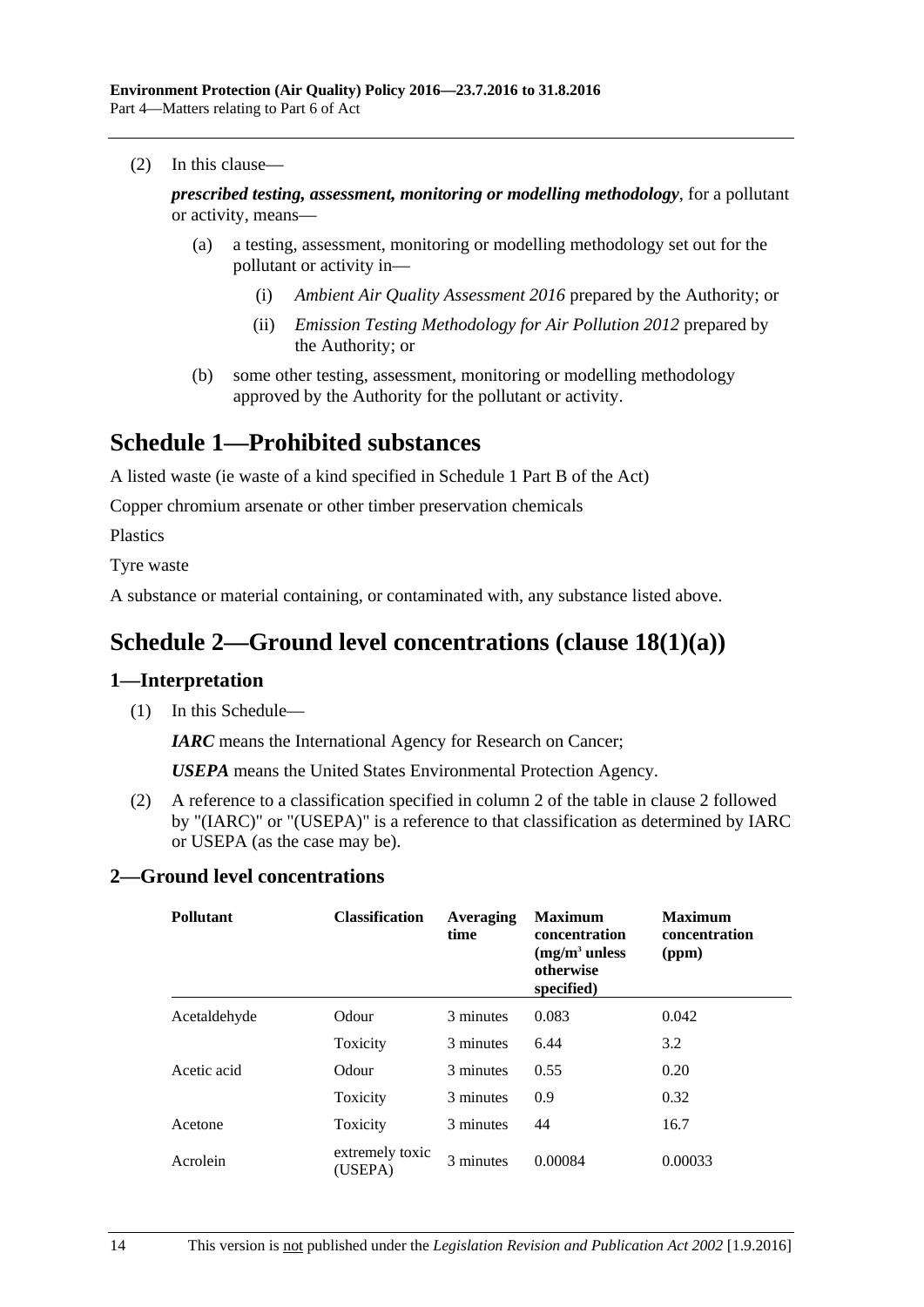| <b>Pollutant</b>                                                          | <b>Classification</b>            | <b>Averaging</b><br>time | <b>Maximum</b><br>concentration<br>$(mg/m3$ unless<br>otherwise<br>specified) | <b>Maximum</b><br>concentration<br>(ppm) |
|---------------------------------------------------------------------------|----------------------------------|--------------------------|-------------------------------------------------------------------------------|------------------------------------------|
| Acrylic acid                                                              | Toxicity                         | 3 minutes                | 0.22                                                                          | 0.067                                    |
| Acrylonitrile                                                             | Group 2B<br>carcinogen<br>(IARC) | 3 minutes                | 0.015                                                                         | 0.0067                                   |
| Alpha chlorinated<br>toluenes and benzoyl<br>chloride                     | Group 2A<br>carcinogen<br>(IARC) | 3 minutes                | 0.019                                                                         | 0.0033                                   |
| Ammonia                                                                   | Toxicity                         | 3 minutes                | 0.66                                                                          | 0.83                                     |
| Aniline                                                                   | Toxicity                         | 3 minutes                | 0.27                                                                          | 0.067                                    |
| Antimony and<br>compounds                                                 | Toxicity                         | 3 minutes                | 0.019                                                                         |                                          |
| Arsenic and compounds                                                     | Group 1<br>carcinogen<br>(IARC)  | 3 minutes                | 0.00019                                                                       |                                          |
| Asbestos                                                                  | Group 1<br>carcinogen<br>(IARC)  | 3 minutes                | 0.33 fibres/litre                                                             |                                          |
| Asphalt (petroleum)<br>fumes                                              | Toxicity                         | 3 minutes                | 0.19                                                                          |                                          |
| Barium (soluble<br>compound)                                              | Toxicity                         | 3 minutes                | 0.019                                                                         |                                          |
| Benzene                                                                   | Group 1<br>carcinogen<br>(IARC)  | 3 minutes                | 0.058                                                                         | 0.017                                    |
|                                                                           |                                  | 12 months                | 0.01                                                                          | 0.003                                    |
| Benzo $(a)$ pyrene as a<br>marker for polycyclic<br>aromatic hydrocarbons | Group 1<br>carcinogen<br>(IARC)  | 3 minutes                | 0.0008                                                                        |                                          |
|                                                                           |                                  | 12 months                | $0.3$ nanogram/m <sup>3</sup>                                                 |                                          |
| Beryllium and beryllium Group 1<br>compounds                              | carcinogen<br>(IARC)             | 3 minutes                | 0.000008                                                                      |                                          |
| Biphenyl                                                                  | Toxicity                         | 3 minutes                | 0.047                                                                         | 0.0067                                   |
| Bromochloromethane                                                        | Toxicity                         | 3 minutes                | 38                                                                            | 6.7                                      |
| <b>Bromoform</b><br>(tribromomethane)                                     | Toxicity                         | 3 minutes                | 0.19                                                                          | 0.017                                    |
| Bromotrifluoromethane                                                     | Toxicity                         | 3 minutes                | 222                                                                           | 33                                       |
| 1,3-butadiene                                                             | Group 1<br>carcinogen<br>(IARC)  | 3 minutes                | 0.08                                                                          | 0.033                                    |
| n-Butanol                                                                 | Odour                            | 3 minutes                | 0.98                                                                          | 0.3                                      |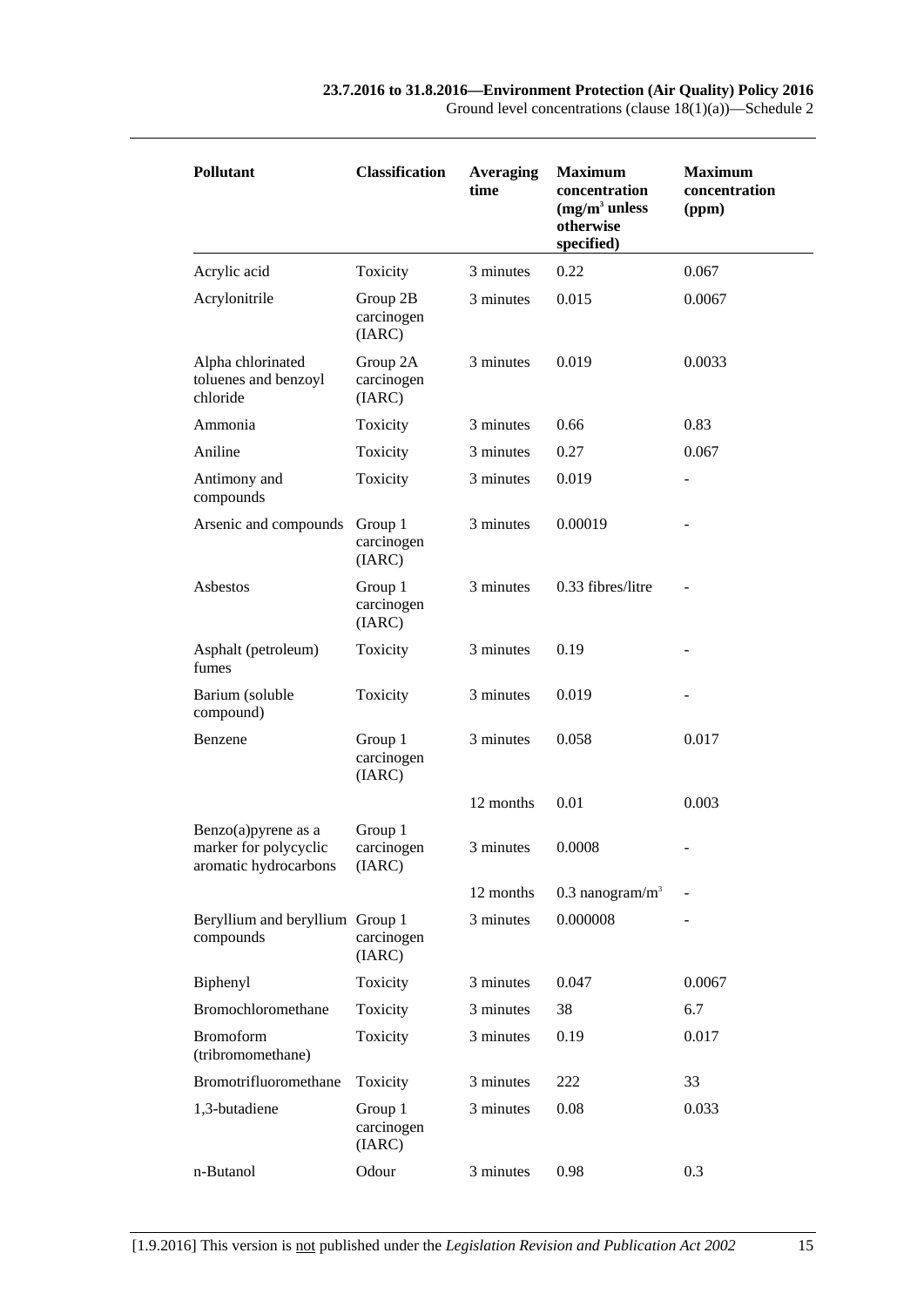#### **Environment Protection (Air Quality) Policy 2016—23.7.2016 to 31.8.2016**

| <b>Pollutant</b>                             | <b>Classification</b>                              | <b>Averaging</b><br>time | <b>Maximum</b><br>concentration<br>$(mg/m3$ unless<br>otherwise<br>specified) | <b>Maximum</b><br>concentration<br>(ppm) |
|----------------------------------------------|----------------------------------------------------|--------------------------|-------------------------------------------------------------------------------|------------------------------------------|
|                                              | Toxicity                                           | 3 minutes                | 5.57                                                                          | 1.7                                      |
| n-Butyl acetate                              | Odour                                              | 3 minutes                | 2.02                                                                          | 0.39                                     |
|                                              | Toxicity                                           | 3 minutes                | 26                                                                            | 5.0                                      |
| Butyl acrylate                               | Odour                                              | 3 minutes                | 0.2                                                                           | 0.035                                    |
| Butyl mercaptan                              | Odour                                              | 3 minutes                | 0.013                                                                         | 0.004                                    |
|                                              | Toxicity                                           | 3 minutes                | 0.066                                                                         | 0.017                                    |
| Cadmium and cadmium<br>compounds             | Toxicity; Group 13 minutes<br>carcinogen<br>(IARC) |                          | 0.000036                                                                      |                                          |
| Carbon black                                 | Toxicity                                           | 3 minutes                | 0.11                                                                          |                                          |
| Carbon disulphide                            | Odour                                              | 3 minutes                | 0.14                                                                          | 0.042                                    |
|                                              | Toxicity                                           | 3 minutes                | 1.02                                                                          | 0.32                                     |
| Carbon monoxide                              | Toxicity                                           | 1 hour                   | 31.24                                                                         | 25                                       |
|                                              |                                                    | 8 hours                  | 11.25                                                                         | 9.0                                      |
| Carbon tetrachloride<br>(tetrachloromethane) | Toxicity                                           | 3 minutes                | 0.023                                                                         | 0.0033                                   |
| Chlorine                                     | Toxicity                                           | 3 minutes                | 0.11                                                                          | 0.033                                    |
| Chlorine dioxide                             | Toxicity                                           | 3 minutes                | 0.01                                                                          | 0.0033                                   |
| Chlorobenzene                                | Odour                                              | 3 minutes                | 0.22                                                                          | 0.042                                    |
|                                              | Toxicity                                           | 3 minutes                | 1.64                                                                          | 0.32                                     |
| Chloroform<br>(trichloromethane)             | Toxicity                                           | 3 minutes                | 1.75                                                                          | 0.33                                     |
| Chloromethane (methyl<br>chloride)           | Toxicity                                           | 3 minutes                | 3.7                                                                           | 1.7                                      |
| Chromium (III)<br>compounds                  | Toxicity                                           | 3 minutes                | 0.019                                                                         |                                          |
| Chromium VI<br>compounds                     | Group 1<br>carcinogen<br>(IARC)                    | 3 minutes                | 0.00019                                                                       |                                          |
| Copper dusts and mists                       | Toxicity                                           | 3 minutes                | 0.036                                                                         |                                          |
| Copper fume                                  | Toxicity                                           | 3 minutes                | 0.0073                                                                        |                                          |
| Cotton dust (raw)                            | Toxicity                                           | 3 minutes                | 0.0073                                                                        |                                          |
| Crotonaldehyde                               | Toxicity                                           | 3 minutes                | 0.22                                                                          | 0.067                                    |
| Cumene (isopropyl<br>benzene)                | Odour                                              | 3 minutes                | 0.043                                                                         | 0.008                                    |
|                                              | Toxicity                                           | 3 minutes                | 8.8                                                                           | 1.6                                      |
| Cyclohexane                                  | Toxicity                                           | 3 minutes                | 38.2                                                                          | 10                                       |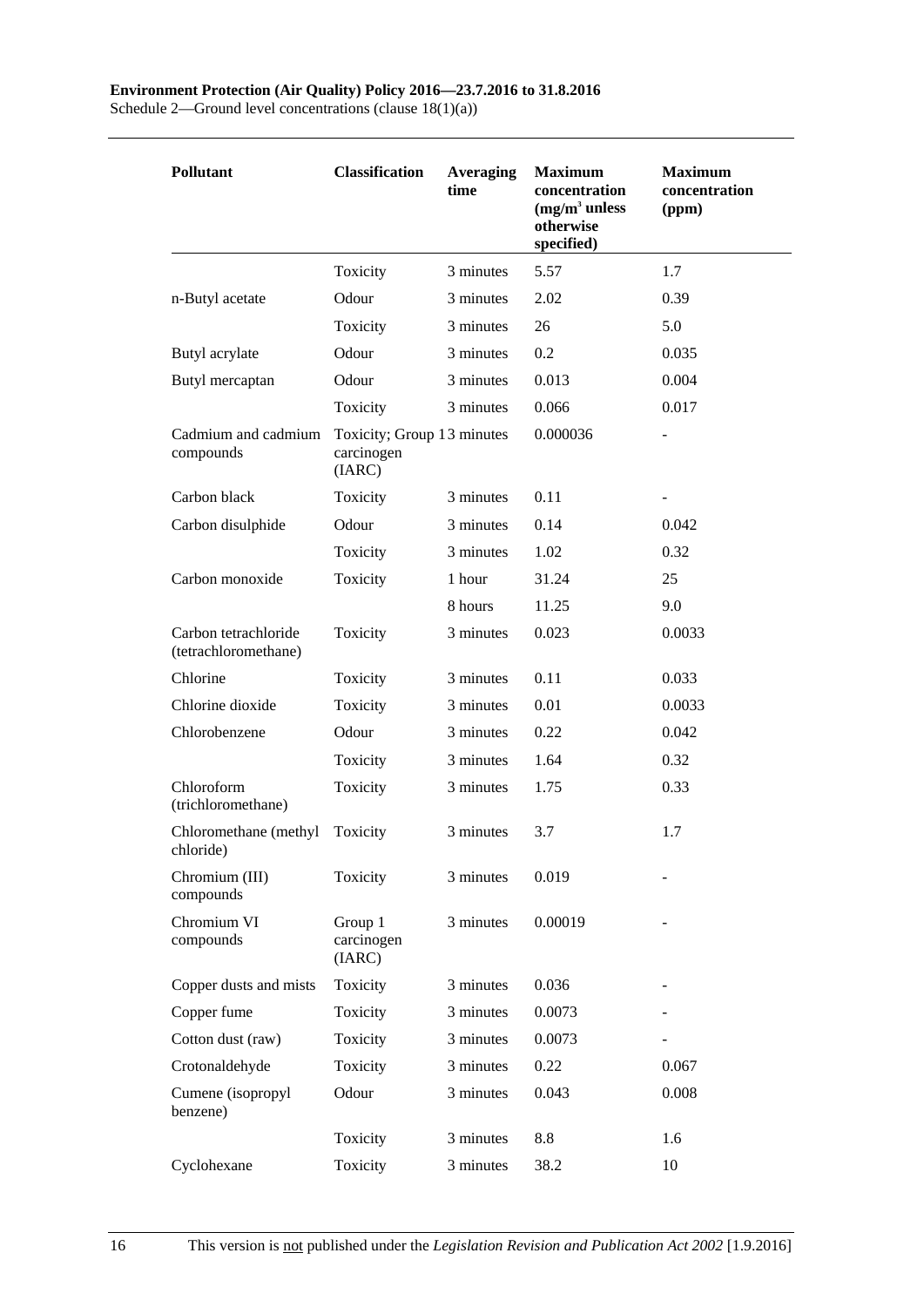| Pollutant                                   | <b>Classification</b>                                | Averaging<br>time | <b>Maximum</b><br>concentration<br>$(mg/m3$ unless<br>otherwise<br>specified) | <b>Maximum</b><br>concentration<br>(ppm) |
|---------------------------------------------|------------------------------------------------------|-------------------|-------------------------------------------------------------------------------|------------------------------------------|
| Cyclohexanol                                | Toxicity                                             | 3 minutes         | 7.5                                                                           | 1.7                                      |
| Cylohexanone                                | Odour                                                | 3 minutes         | 0.53                                                                          | 0.12                                     |
|                                             | Toxicity                                             | 3 minutes         | 3.5                                                                           | 0.82                                     |
| Cynanide (as CN)                            | Toxicity                                             | 3 minutes         | 0.19                                                                          | $\qquad \qquad \blacksquare$             |
| Diacetone alcohol                           | Odour                                                | 3 minutes         | 1.42                                                                          | 0.28                                     |
| o-Dichlorobenzene                           | Toxicity                                             | 3 minutes         | 10.9                                                                          | 1.7                                      |
| 1,2-dichloroethane<br>(ethylene dichloride) | Mutagen<br>(USEPA); Group<br>2B carcinogen<br>(IARC) | 3 minutes         | 0.14                                                                          | 0.033                                    |
| 1,2-Dichloroethylene                        | Toxicity                                             | 3 minutes         | 28.7                                                                          | 6.7                                      |
| <b>Dichlorvos</b>                           | Toxicity                                             | 3 minutes         | 0.036                                                                         | 0.0033                                   |
| Diethylamine                                | Odour                                                | 3 minutes         | 0.07                                                                          | 0.02                                     |
|                                             | Toxicity                                             | 3 minutes         | 1.06                                                                          | 0.32                                     |
| Dimethylamine                               | Odour                                                | 3 minutes         | 0.019                                                                         | 0.0094                                   |
|                                             | Toxicity                                             | 3 minutes         | 0.64                                                                          | 0.32                                     |
| Dinitrobenzene (all<br>isomers)             | Toxicity                                             | 3 minutes         | 0.036                                                                         | 0.005                                    |
| Dinitrotoluene                              | Toxicity                                             | 3 minutes         | 0.06                                                                          |                                          |
| Diphenyl ether                              | Odour                                                | 3 minutes         | 0.15                                                                          | 0.02                                     |
| Epichlorohydrin                             | Group 2A<br>carcinogen<br>(IARC)                     | 3 minutes         | 0.027                                                                         | 0.0067                                   |
| Ethanol                                     | Odour                                                | 3 minutes         | 4.1                                                                           | 2.0                                      |
|                                             | Toxicity                                             | 3 minutes         | 68.4                                                                          | 33.3                                     |
| Ethanolamine                                | Toxicity                                             | 3 minutes         | 0.27                                                                          | 0.1                                      |
| Ethyl acetate                               | Odour                                                | 3 minutes         | 24.1                                                                          | 6.3                                      |
|                                             | Toxicity                                             | 3 minutes         | 25.76                                                                         | 6.6                                      |
| Ethyl acrylate                              | Odour                                                | 3 minutes         | 0.0009                                                                        | 0.0002                                   |
|                                             | Toxicity                                             | 3 minutes         | 0.72                                                                          | 0.16                                     |
| Ethylbenzene                                | Toxicity                                             | 3 minutes         | 15.8                                                                          | 3.3                                      |
| Ethyl butyl ketone                          | Toxicity                                             | 3 minutes         | 8.4                                                                           | 1.7                                      |
| Ethyl chloride<br>(chloroethane)            | Toxicity                                             | 3 minutes         | 94.5                                                                          | 33.3                                     |
| Ethylene glycol (vapour) Toxicity           |                                                      | 3 minutes         | 2.2                                                                           |                                          |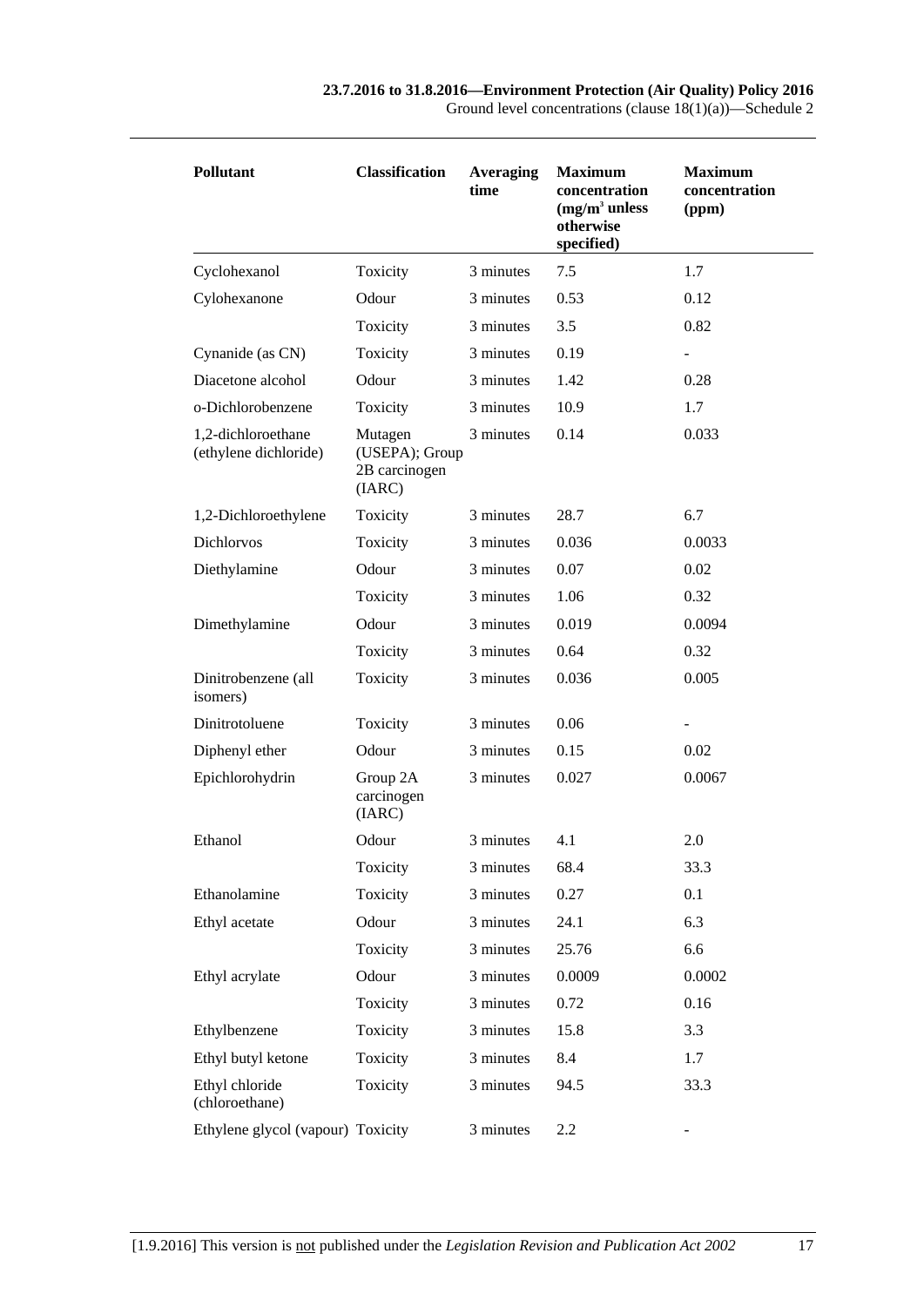| <b>Pollutant</b>                                      | <b>Classification</b>                              | <b>Averaging</b><br>time | <b>Maximum</b><br>concentration<br>$(mg/m3$ unless<br>otherwise<br>specified) | <b>Maximum</b><br>concentration<br>(ppm) |
|-------------------------------------------------------|----------------------------------------------------|--------------------------|-------------------------------------------------------------------------------|------------------------------------------|
| Ethylene oxide                                        | Group 1<br>carcinogen<br>(IARC)                    | 3 minutes                | 0.0066                                                                        | 0.0033                                   |
| Fluoride                                              | Bioaccumulation 24 hours                           |                          | 0.003                                                                         | 0.0034                                   |
|                                                       |                                                    | 7 days                   | 0.002                                                                         | 0.002                                    |
|                                                       |                                                    | 90 days                  | 0.001                                                                         | 0.00059                                  |
| Fluorine                                              | Toxicity                                           | 3 minutes                | 0.058                                                                         | 0.033                                    |
| Formaldehyde                                          | Toxicity; Group 13 minutes<br>carcinogen<br>(IARC) |                          | 0.044                                                                         | 0.033                                    |
|                                                       |                                                    | 24 hours                 | 0.054                                                                         | 0.04                                     |
| n-Hexane                                              | Toxicity                                           | 3 minutes                | 6.4                                                                           | 1.7                                      |
| 2-Hexanone                                            | Toxicity                                           | 3 minutes                | 3.6                                                                           | 0.83                                     |
| Hydrogen chloride                                     | Toxicity                                           | 3 minutes                | 0.27                                                                          | 0.17                                     |
| Hydrogen cyanide                                      | extremely toxic<br>(USEPA)                         | 3 minutes                | 0.404                                                                         | 0.33                                     |
| Hydrogen sulphide                                     | Odour                                              | 3 minutes                | 0.00015                                                                       | 0.0001                                   |
|                                                       | Toxicity                                           | 3 minutes                | 0.51                                                                          | 0.32                                     |
| Iron oxide fume                                       | Toxicity                                           | 3 minutes                | 0.19                                                                          |                                          |
| Lead (as particles)                                   | Toxicity                                           | 12 months                | 0.0005                                                                        |                                          |
| Magnesium oxide fume                                  | Toxicity                                           | 3 minutes                | 0.36                                                                          |                                          |
| Maleic anhydride                                      | Toxicity                                           | 3 minutes                | 0.036                                                                         | 0.0083                                   |
| Manganese and<br>compounds                            | Toxicity                                           | 3 minutes                | 0.036                                                                         |                                          |
| MDI (Diphenylmethane extremely toxic<br>diisocyanate) | (USEPA)                                            | 3 minutes                | 0.00008                                                                       |                                          |
| Mercury                                               |                                                    |                          |                                                                               |                                          |
| - inorganic                                           | Bioaccumulation 3 minutes                          |                          | 0.004                                                                         |                                          |
| - organic                                             | Bioaccumulation 3 minutes                          |                          | 0.00036                                                                       |                                          |
| Methanol                                              | Odour                                              | 3 minutes                | 6.0                                                                           | 4.3                                      |
|                                                       | Toxicity                                           | 3 minutes                | 9.5                                                                           | 6.7                                      |
| Methyl acrylate                                       | Toxicity                                           | 3 minutes                | 1.3                                                                           | 0.33                                     |
| Methylamine                                           | Odour                                              | 3 minutes                | 0.0055                                                                        | 0.0042                                   |
|                                                       | Toxicity                                           | 3 minutes                | 0.47                                                                          | 0.32                                     |
| Methyl bromide<br>(bromomethane)                      | Toxicity                                           | 3 minutes                | 0.69                                                                          | 0.17                                     |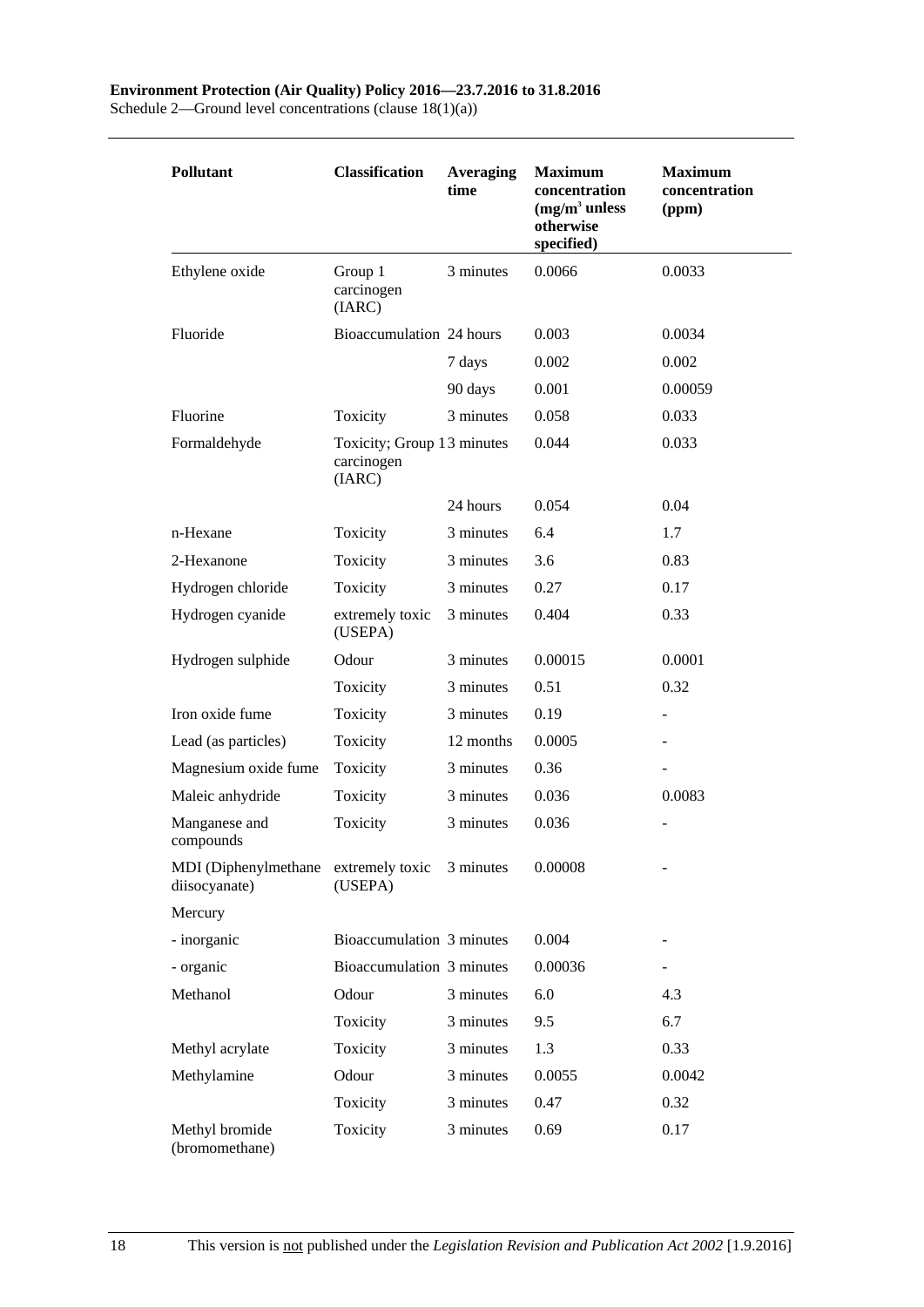| <b>Pollutant</b>                           | <b>Classification</b>           | <b>Averaging</b><br>time | <b>Maximum</b><br>concentration<br>$(mg/m3$ unless<br>otherwise<br>specified) | <b>Maximum</b><br>concentration<br>(ppm) |
|--------------------------------------------|---------------------------------|--------------------------|-------------------------------------------------------------------------------|------------------------------------------|
| Methylene chloride<br>(dichloromethane)    | Toxicity                        | 3 minutes                | 6.3                                                                           | 1.7                                      |
| Methyl ethyl ketone                        | Odour                           | 3 minutes                | 6.4                                                                           | 2.0                                      |
|                                            | Toxicity                        | 3 minutes                | 17.5                                                                          | 4.9                                      |
| Methyl isobutyl ketone                     | Odour                           | 3 minutes                | 0.45                                                                          | 0.1                                      |
|                                            | Toxicity                        | 3 minutes                | 7.3                                                                           | 1.6                                      |
| Methyl mercaptan                           | Odour                           | 3 minutes                | 0.00092                                                                       | 0.00042                                  |
|                                            | Toxicity                        | 3 minutes                | 0.035                                                                         | 0.016                                    |
| Methyl methacrylate                        | Odour                           | 3 minutes                | 0.23                                                                          | 0.05                                     |
|                                            | Toxicity                        | 3 minutes                | 14.63                                                                         | 3.2                                      |
| Methyl styrene                             | Odour                           | 3 minutes                | 0.27                                                                          | 0.052                                    |
|                                            | Toxicity                        | 3 minutes                | 8.84                                                                          | 1.7                                      |
| Nickel and nickel<br>compounds             | Group 1<br>carcinogen<br>(IARC) | 3 minutes                | 0.00036                                                                       | 0.00017                                  |
| Nitric acid                                | Toxicity                        | 3 minutes                | 0.19                                                                          | 0.067                                    |
| Nitrobenzene                               | Odour                           | 3 minutes                | 0.005                                                                         | 0.00094                                  |
|                                            | Toxicity                        | 3 minutes                | 0.175                                                                         | 0.032                                    |
| Nitrogen dioxide                           | Toxicity                        | 1 hour                   | 0.25                                                                          | 0.12                                     |
|                                            |                                 | 12 months                | 0.06                                                                          | 0.03                                     |
| Particles as $PM_{10}$                     | Toxicity                        | 24 hours                 | 0.05                                                                          |                                          |
| Particles as $PM_{2.5}$                    | Toxicity                        | 24 hours                 | 0.025                                                                         |                                          |
|                                            |                                 | 12 months                | 0.008                                                                         |                                          |
| Pentachlorophenol                          | extremely toxic<br>(USEPA)      | 3 minutes                | 0.0019                                                                        |                                          |
| n-Pentane                                  | Toxicity                        | 3 minutes                | 65.5                                                                          | 20                                       |
| 2-Pentanone                                | Toxicity                        | 3 minutes                | 25.4                                                                          | 6.7                                      |
| Perchloroethylene<br>(tetrachloroethylene) | Odour                           | 3 minutes                | 6.9                                                                           | 0.94                                     |
|                                            | Toxicity                        | 3 minutes                | 12.2                                                                          | 1.7                                      |
| Phenol                                     | Odour                           | 3 minutes                | 0.039                                                                         | 0.0094                                   |
|                                            | Toxicity                        | 3 minutes                | 0.14                                                                          | 0.032                                    |
| Phosgene                                   | extremely toxic<br>(USEPA)      | 3 minutes                | 0.014                                                                         | 0.0033                                   |
| Phosphine                                  | Odour                           | 3 minutes                | 0.0061                                                                        | 0.0042                                   |
|                                            | Toxicity                        | 3 minutes                | 0.015                                                                         | 0.01                                     |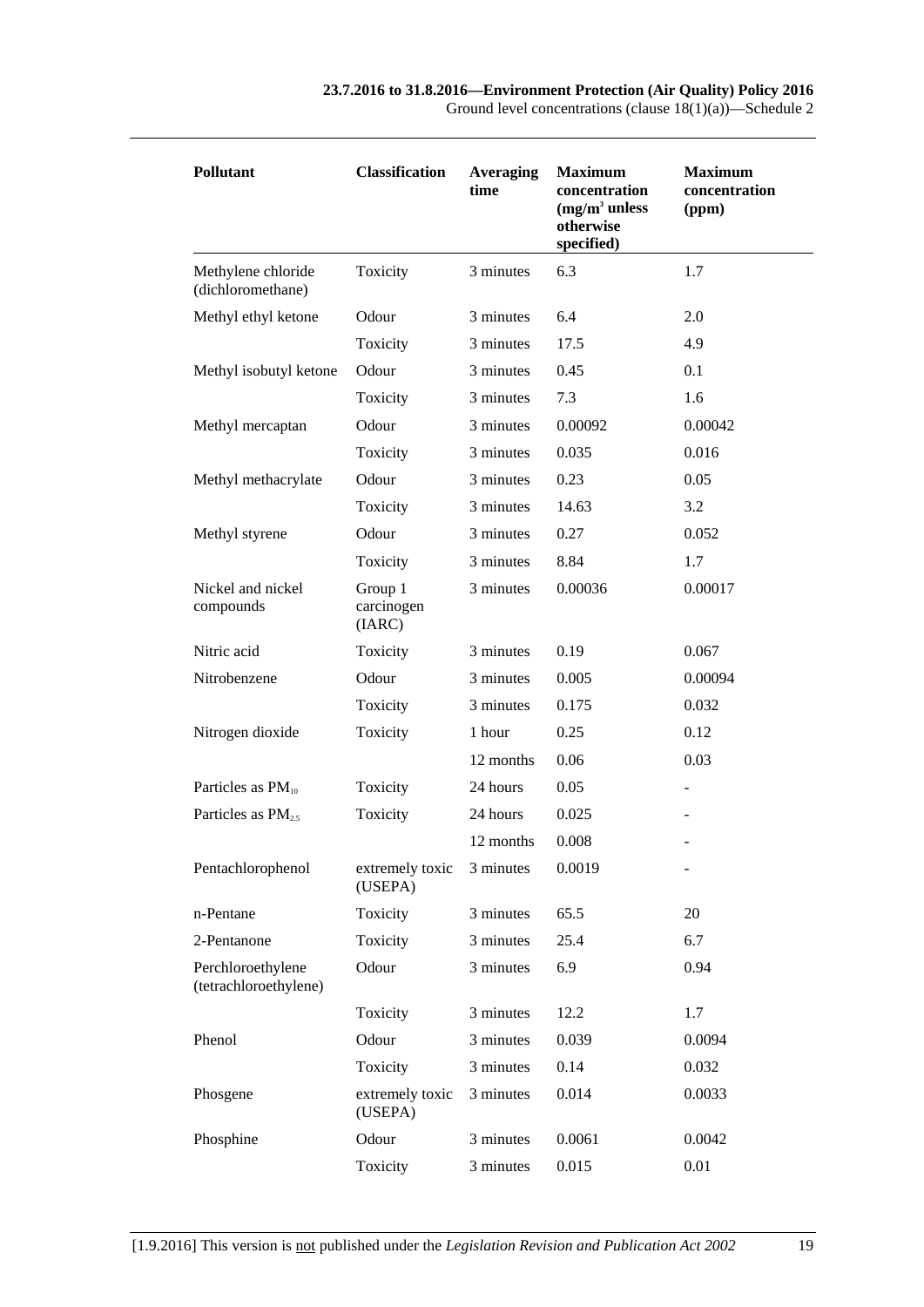| <b>Pollutant</b>                                                                                                       | <b>Classification</b>            | <b>Averaging</b><br>time | <b>Maximum</b><br>concentration<br>$(mg/m3$ unless<br>otherwise<br>specified) | <b>Maximum</b><br>concentration<br>(ppm) |
|------------------------------------------------------------------------------------------------------------------------|----------------------------------|--------------------------|-------------------------------------------------------------------------------|------------------------------------------|
| Photochemical oxidants<br>(as ozone)                                                                                   | Toxicity                         | 1 hour                   | 0.21                                                                          | 0.1                                      |
|                                                                                                                        |                                  | 4 hours                  | 0.17                                                                          | 0.08                                     |
| Phthalic anhydride                                                                                                     | Toxicity                         | 3 minutes                | 0.22                                                                          | 0.033                                    |
| n-propanol                                                                                                             | Odour                            | 3 minutes                | 0.082                                                                         | 0.03                                     |
|                                                                                                                        | Toxicity                         | 3 minutes                | 17.9                                                                          | 6.2                                      |
| Propylene glycol<br>monomethyl ether                                                                                   | Toxicity                         | 3 minutes                | 13.1                                                                          | 3.3                                      |
| Propylene oxide                                                                                                        | Group 2B<br>carcinogen<br>(IARC) | 3 minutes                | 0.17                                                                          | 0.067                                    |
| Pyridine                                                                                                               | Odour                            | 3 minutes                | 0.014                                                                         | 0.0042                                   |
|                                                                                                                        | Toxicity                         | 3 minutes                | 0.57                                                                          | 0.16                                     |
| Respirable crystalline<br>silica-inhaled in the<br>form of quartz or<br>crystobalite (measured as<br>PM <sub>2.5</sub> | Group 1<br>carcinogen<br>(IARC)  | 3 minutes                | 0.00036                                                                       |                                          |
| Silver metal                                                                                                           | Toxicity                         | 3 minutes                | 0.004                                                                         |                                          |
| Silver, soluble<br>compounds (as Ag)                                                                                   | Toxicity                         | 3 minutes                | 0.00036                                                                       |                                          |
| Styrene (monomer)                                                                                                      | Odour                            | 3 minutes                | 0.23                                                                          | 0.05                                     |
|                                                                                                                        | Toxicity                         | 3 minutes                | 7.6                                                                           | 1.64                                     |
| Sulphur dioxide                                                                                                        | Toxicity                         | 1 hour                   | 0.57                                                                          | 0.2                                      |
|                                                                                                                        |                                  | 24 hours                 | 0.23                                                                          | 0.08                                     |
|                                                                                                                        |                                  | 12 months                | 0.06                                                                          | 0.02                                     |
| Sulphuric acid                                                                                                         | Toxicity                         | 3 minutes                | 0.036                                                                         |                                          |
| TDI<br>(toluene-2,4-diisocyanate (USEPA)<br>and                                                                        | extremely toxic                  | 3 minutes                | 0.00008                                                                       |                                          |
| toluene-2,6-diisocyanate)                                                                                              |                                  |                          |                                                                               |                                          |
| Toluene                                                                                                                | Odour                            | 3 minutes                | 0.71                                                                          | 0.17                                     |
|                                                                                                                        | Toxicity                         | 3 minutes                | 13.4                                                                          | 3.2                                      |
|                                                                                                                        |                                  | 24 hours                 | 4.11                                                                          | 1.0                                      |
|                                                                                                                        |                                  | 12 months                | 0.41                                                                          | 0.1                                      |
| 1,1,1-trichloroethane<br>(methyl chloroform)                                                                           | Toxicity                         | 3 minutes                | 24.8                                                                          | 4.2                                      |
| 1,1,2-trichloroethane                                                                                                  | Toxicity                         | 3 minutes                | 1.97                                                                          | 0.33                                     |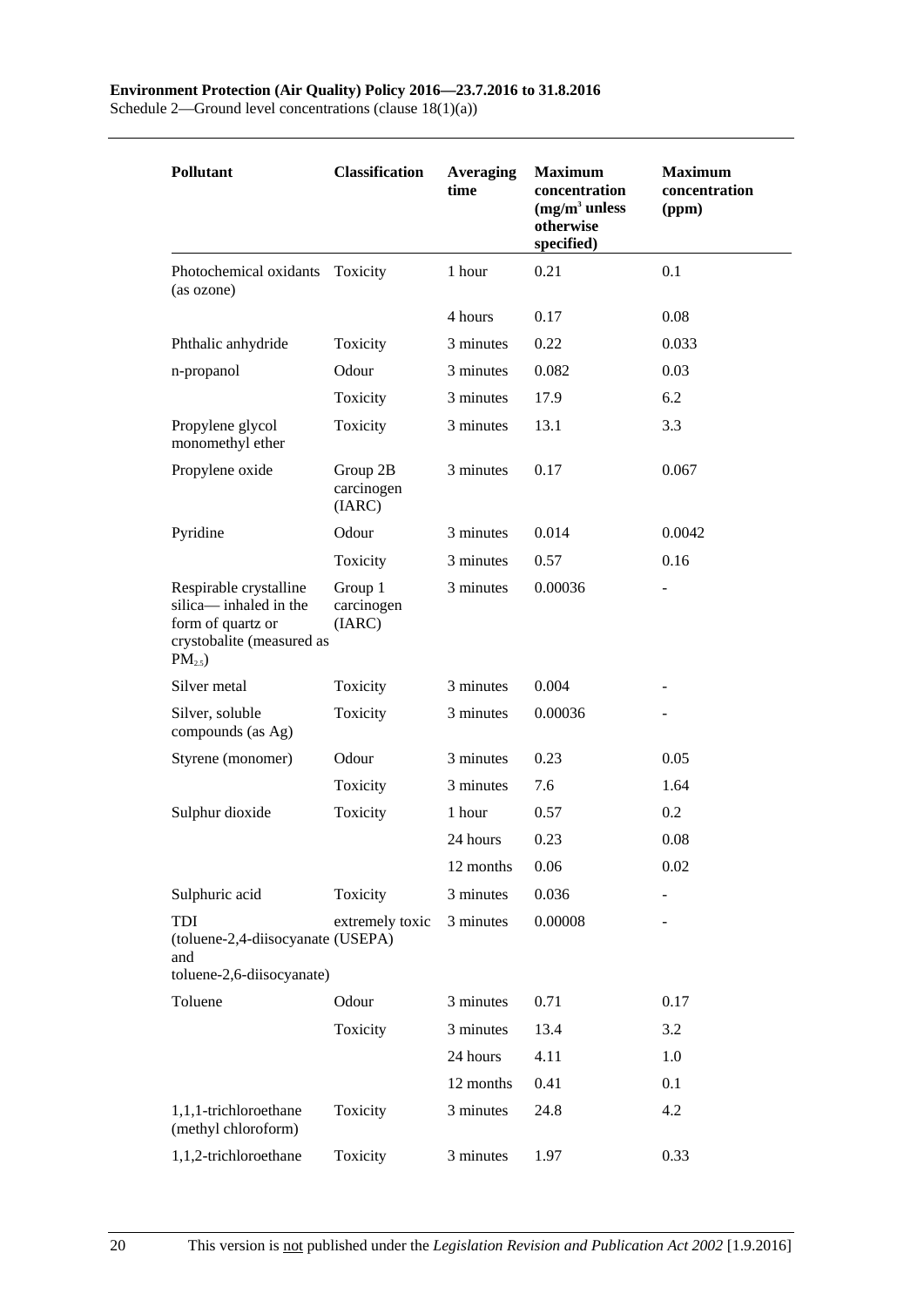| <b>Pollutant</b>                                            | <b>Classification</b>           | <b>Averaging</b><br>time | <b>Maximum</b><br>concentration<br>$(mg/m3$ unless<br>otherwise<br>specified) | <b>Maximum</b><br>concentration<br>(ppm) |
|-------------------------------------------------------------|---------------------------------|--------------------------|-------------------------------------------------------------------------------|------------------------------------------|
| Trichloroethylene                                           | Group 1<br>carcinogen<br>(IARC) | 3 minutes                | 0.98                                                                          | 0.17                                     |
| Trichlorofluoromethane                                      | Toxicity                        | 3 minutes                | 204                                                                           | 33.3                                     |
| Triethylamine                                               | Odour                           | 3 minutes                | 0.39                                                                          | 0.09                                     |
|                                                             | Toxicity                        | 3 minutes                | 0.43                                                                          | 0.1                                      |
| Trimethylbenzene (mixed Toxicity<br>isomers)                |                                 | 3 minutes                | 4.4                                                                           | 0.83                                     |
| Vinyl chloride                                              | Group 1<br>carcinogen<br>(IARC) | 3 minutes                | 0.047                                                                         | 0.017                                    |
| Vinyl toluene                                               | Toxicity                        | 3 minutes                | 8.8                                                                           | 1.7                                      |
| Welding fume (total<br>particulate)                         | Toxicity                        | 3 minutes                | 0.19                                                                          |                                          |
| Wood dust                                                   |                                 |                          |                                                                               |                                          |
| - hardwoods                                                 | Group 1<br>carcinogen<br>(IARC) | 3 minutes                | 0.036                                                                         |                                          |
| - softwoods                                                 | Group 1<br>carcinogen<br>(IARC) | 3 minutes                | 0.019                                                                         |                                          |
| Xylenes (as total of ortho, Odour<br>meta and para isomers) |                                 | 3 minutes                | 0.38                                                                          | 0.08                                     |
|                                                             | Toxicity                        | 3 minutes                | 12.4                                                                          | 2.7                                      |
|                                                             |                                 | 24 hours                 | 1.18                                                                          | 0.25                                     |
|                                                             |                                 | 12 months                | 0.95                                                                          | 0.2                                      |
| Zinc chloride fume                                          | Toxicity                        | 3 minutes                | 0.036                                                                         |                                          |
| Zinc oxide fume                                             | Toxicity                        | 3 minutes                | 0.19                                                                          | $\overline{\phantom{a}}$                 |

# <span id="page-20-0"></span>**Schedule 3—Odour levels (clause [18\(1\)\(b\)\)](#page-12-3)**

| Number of people                 | <b>Odour</b> units<br>(3 minutes average, 99.9% of time) |  |
|----------------------------------|----------------------------------------------------------|--|
| 2000 or more                     | 2                                                        |  |
| 350 - 1999 (inclusive)           | 4                                                        |  |
| $60 - 349$ (inclusive)           | 6                                                        |  |
| $12 - 59$ (inclusive)            | 8                                                        |  |
| Single residence (fewer than 12) | 10                                                       |  |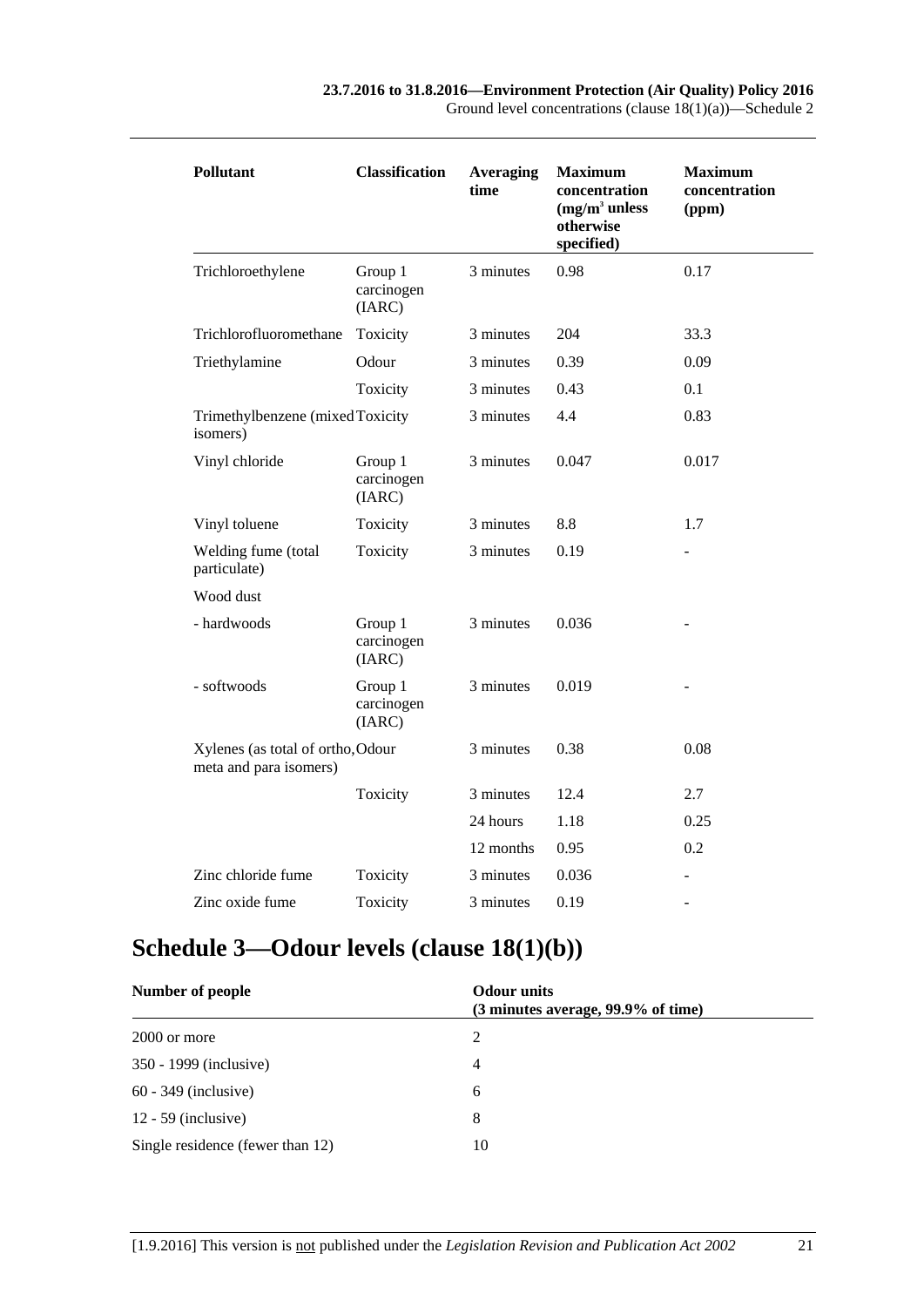# <span id="page-21-0"></span>**Schedule 4—Stack emissions (clause [18\(1\)\(c\)\)](#page-12-4)**

| <b>Pollutant</b>                                                                     | <b>Activity</b>                                            | Maximum pollutant level Other requirements                |  |
|--------------------------------------------------------------------------------------|------------------------------------------------------------|-----------------------------------------------------------|--|
| Antimony or its<br>compounds                                                         | Any activity                                               | $10$ mg/m <sup>3</sup> as antimony                        |  |
| Arsenic or its compounds Any activity                                                |                                                            | $10$ mg/m <sup>3</sup> as arsenic                         |  |
| Cadmium or its<br>compounds                                                          | Any activity                                               | $3mg/m3$ as cadmium                                       |  |
| Lead or its compounds                                                                | Any activity                                               | $10mg/m3$ as lead                                         |  |
| Mercury or its<br>compounds                                                          | Any activity                                               | $3mg/m3$ as mercury                                       |  |
| Any 2 or more of the<br>preceding 5 pollutants                                       | Any activity                                               | $10mg/m3$ (as the respective<br>pollutants (in total))    |  |
| Carbon monoxide                                                                      | Any activity                                               | $1000$ mg/m <sup>3</sup>                                  |  |
| furans                                                                               | Chlorinated dioxins and Production of energy from<br>waste | 0.1ng (nanograms) $/m3$                                   |  |
| Chlorine or inorganic<br>chlorine compounds                                          | Any activity                                               | 200mg/m <sup>3</sup> as chlorine<br>equivalent            |  |
| Fluorine, hydrofluoric<br>acid or inorganic fluorine aluminium smelters<br>compounds | Any activity except primary                                | $50$ mg/m <sup>3</sup> as hydrofluoric<br>acid equivalent |  |
|                                                                                      | Primary aluminium smelters                                 | 20mg/m <sup>3</sup> as hydrofluoric<br>acid equivalent    |  |
| Hydrogen sulphide gas                                                                | Any activity                                               | 5mg/m <sup>3</sup>                                        |  |
| Nickel carbonyl                                                                      | Any activity                                               | $0.5$ mg/m <sup>3</sup> as nickel                         |  |
| Nickel or its compounds Any activity<br>(other than nickel<br>carbonyl)              |                                                            | $20$ mg/m <sup>3</sup> as nickel                          |  |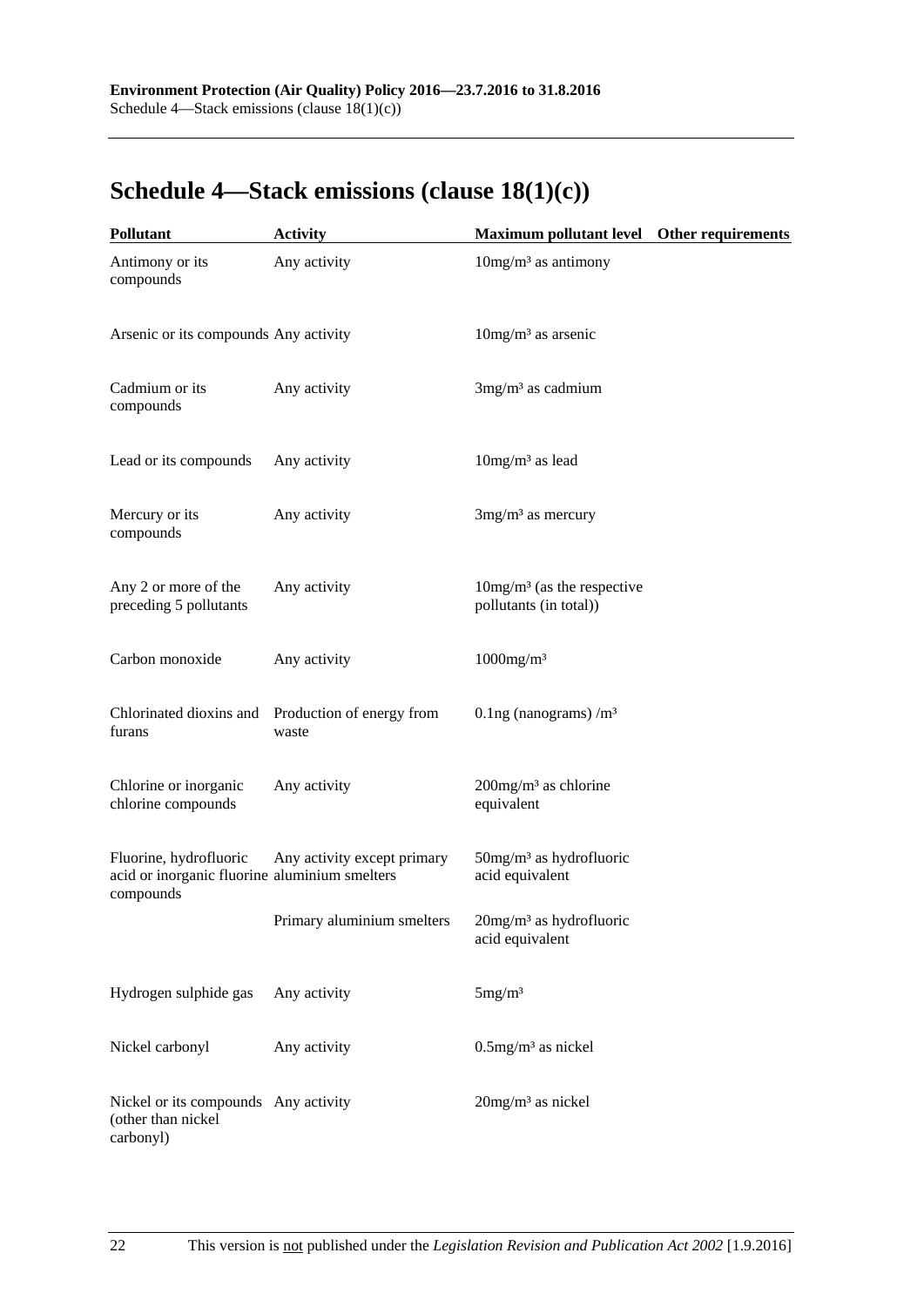Stack emissions (clause  $18(1)(c)$ )—Schedule 4

| <b>Pollutant</b>                           | <b>Activity</b> |                                                                                                                                                                                                   | <b>Maximum pollutant level</b>                                                                                                                 | Other requirements               |
|--------------------------------------------|-----------------|---------------------------------------------------------------------------------------------------------------------------------------------------------------------------------------------------|------------------------------------------------------------------------------------------------------------------------------------------------|----------------------------------|
| Nitric acid or oxides of<br>nitrogen       | sulphuric acid  | Manufacture of nitric acid or                                                                                                                                                                     | $2000$ mg/m <sup>3</sup> as nitrogen<br>dioxide equivalent                                                                                     | The plume must be.<br>colourless |
| Oxides of nitrogen                         | $gross-$        | Fuel burning (other than<br>internal combustion engines or<br>the manufacture of nitric acid,<br>sulphuric acid, glass or cement)<br>with a maximum heat input rate<br>greater than 150 000 MJ/hr |                                                                                                                                                |                                  |
|                                            | (a)             | for gaseous fuels                                                                                                                                                                                 | 350mg/m <sup>3</sup> referenced to 7%<br>by volume of oxygen                                                                                   |                                  |
|                                            | (b)             | for liquid or solid<br>fuels                                                                                                                                                                      | $500$ mg/m <sup>3</sup> referenced to 7%<br>by volume of oxygen                                                                                |                                  |
|                                            | greater         |                                                                                                                                                                                                   | Power generation of 250MW or 700mg/m <sup>3</sup> referenced to 7%<br>by volume of oxygen                                                      |                                  |
|                                            | greater-        | Gas turbines for power<br>generation of 10MW or                                                                                                                                                   |                                                                                                                                                |                                  |
|                                            | (a)             | for gaseous fuels                                                                                                                                                                                 | 70mg/m <sup>3</sup> referenced to 15%<br>by volume of oxygen                                                                                   |                                  |
|                                            | (b)             | for liquid or solid<br>fuels                                                                                                                                                                      | 150mg/m <sup>3</sup> referenced to 15%<br>by volume of oxygen                                                                                  |                                  |
|                                            |                 | Gas turbines for power<br>generation of less than 10MW                                                                                                                                            | 90mg/m <sup>3</sup> referenced to 15%<br>by volume of oxygen                                                                                   |                                  |
| Particulate matter                         |                 | metals or metal ores                                                                                                                                                                              | Any activity other than heating $100mg/m^3$ , referenced, in the<br>case of boilers and<br>incinerators, to 12% by<br>volume of carbon dioxide |                                  |
|                                            |                 | Heating metals or metal ores<br>(other than cold blast cupolas)                                                                                                                                   | $100$ mg/m <sup>3</sup>                                                                                                                        |                                  |
| Sulphur dioxide                            |                 | Sulphuric acid plant                                                                                                                                                                              | $1000$ mg/m <sup>3</sup>                                                                                                                       |                                  |
| Sulphuric acid mist or<br>sulphur trioxide | Any activity    |                                                                                                                                                                                                   | $100$ mg/m <sup>3</sup> as sulphur<br>trioxide equivalent                                                                                      |                                  |

# <span id="page-22-0"></span>**Schedule 5—Revocations and transitional provisions Part 1—Revocation of environment protection policies**

### <span id="page-22-1"></span>**1—Revocation of environment protection policies**

The following environment protection policies are revoked:

(a) the *[Environment Protection \(Air Quality\)](http://www.legislation.sa.gov.au/index.aspx?action=legref&type=subordleg&legtitle=Environment%20Protection%20(Air%20Quality)%20Policy%201994) Policy 1994*;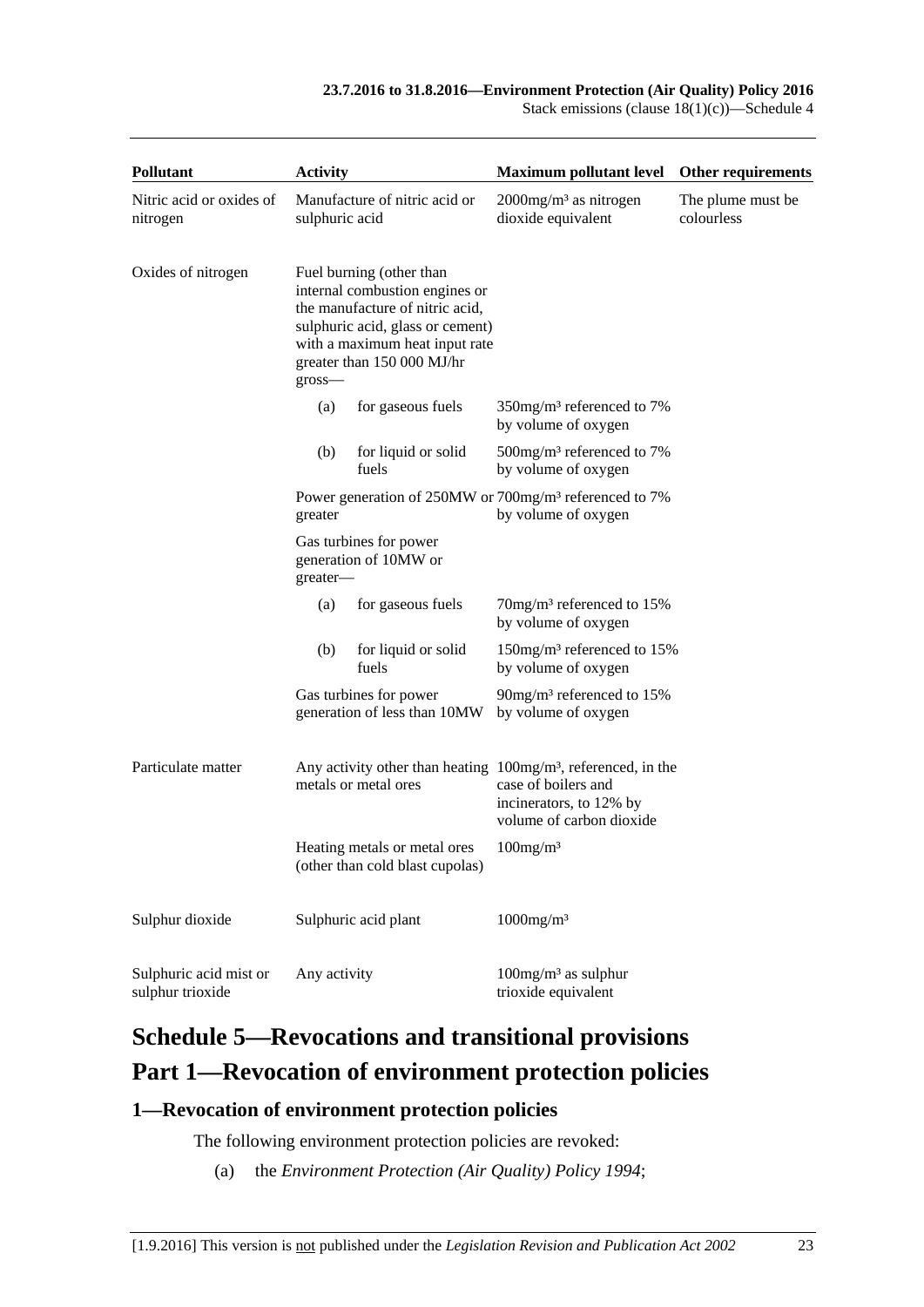- (b) the *[Environment Protection \(Burning\) Policy](http://www.legislation.sa.gov.au/index.aspx?action=legref&type=act&legtitle=Environment%20Protection%20(Burning)%20Policy%201994) 1994*;
- (c) the *[Environment Protection \(Motor Vehicle Fuel Quality\) Policy](http://www.legislation.sa.gov.au/index.aspx?action=legref&type=act&legtitle=Environment%20Protection%20(Motor%20Vehicle%20Fuel%20Quality)%20Policy%202002) 2002*;
- (d) the *[Environment Protection \(Solid Fuel Heaters\) Policy](http://www.legislation.sa.gov.au/index.aspx?action=legref&type=subordleg&legtitle=Environment%20Protection%20(Solid%20Fuel%20Heaters)%20Policy%202015) 2015*.

# **Part 2—Transitional provisions**

### <span id="page-23-0"></span>**2—Policy not to apply for 2 years in relation to existing prescribed activities of environmental significance**

If, immediately before the commencement of this policy, a person was undertaking a prescribed activity of environmental significance in accordance with an environmental authorisation, nothing in this policy will affect that activity so undertaken by the person until the expiry of the second year of operation of this policy.